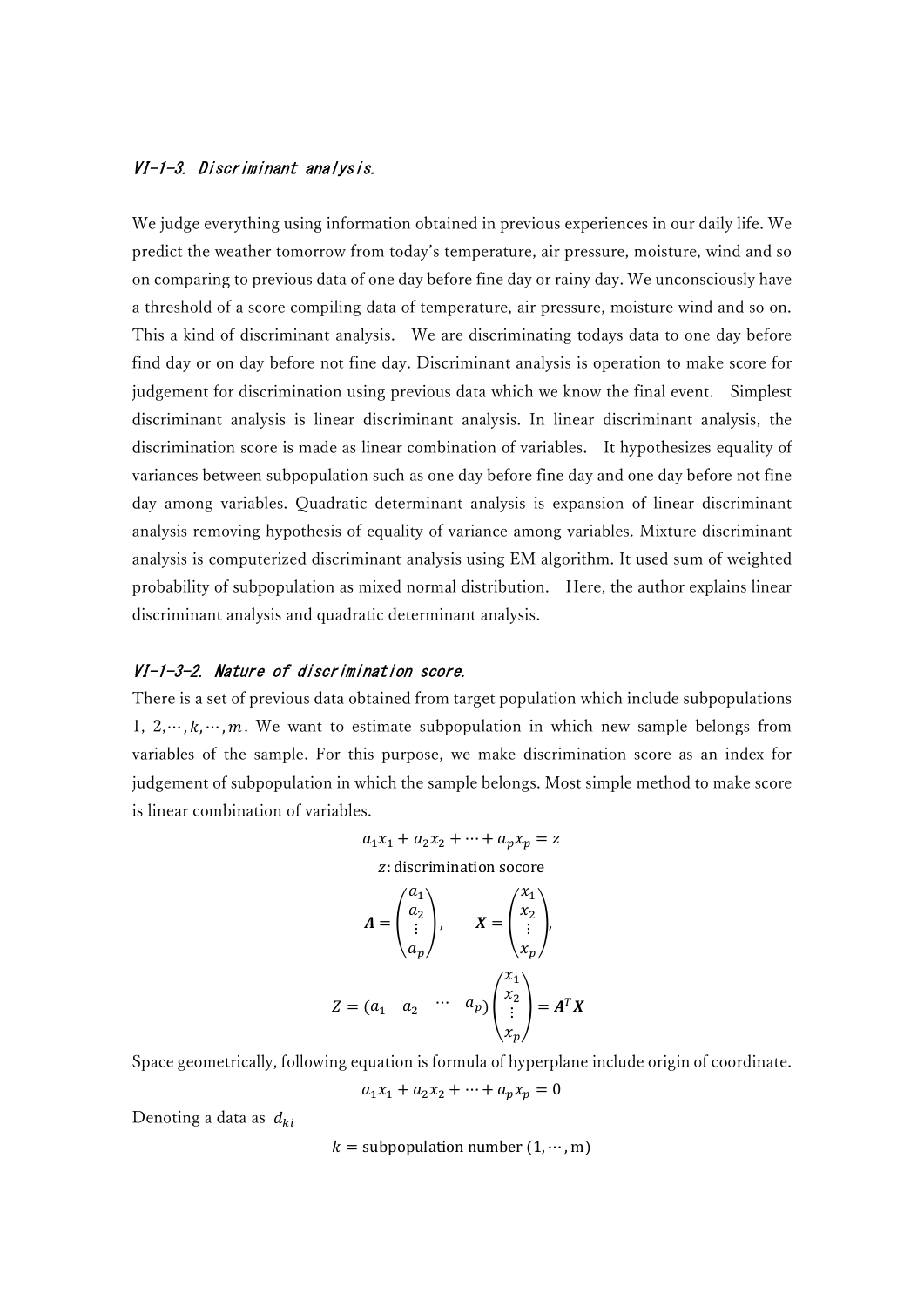*i*: sample number in the group,  $(1, \dots, n_k)$ 

$$
d_{ki} = \begin{pmatrix} x_{ki1} \\ \vdots \\ x_{kip} \end{pmatrix}
$$

From the relation of plane and point

$$
a_1 x_{ki1} + a_2 x_{ki2} + \dots + a_p x_{ki1} = Z_{ki}
$$

 $Z_{ki}$  is distance between the point and the hyperplane which includes origin of coordinate. In another word,  $Z_{ki}$  is projection of the point to the normal line of the hyperplane. (See figure 67).



Fig.67 relation between discrimination score and normal line of hyperplane

The projections of data points distribute on the normal line in the same variance. This is the model of the linear discriminant analysis.



Fig.68 Distribution of Z (discrimination score) on the normal line.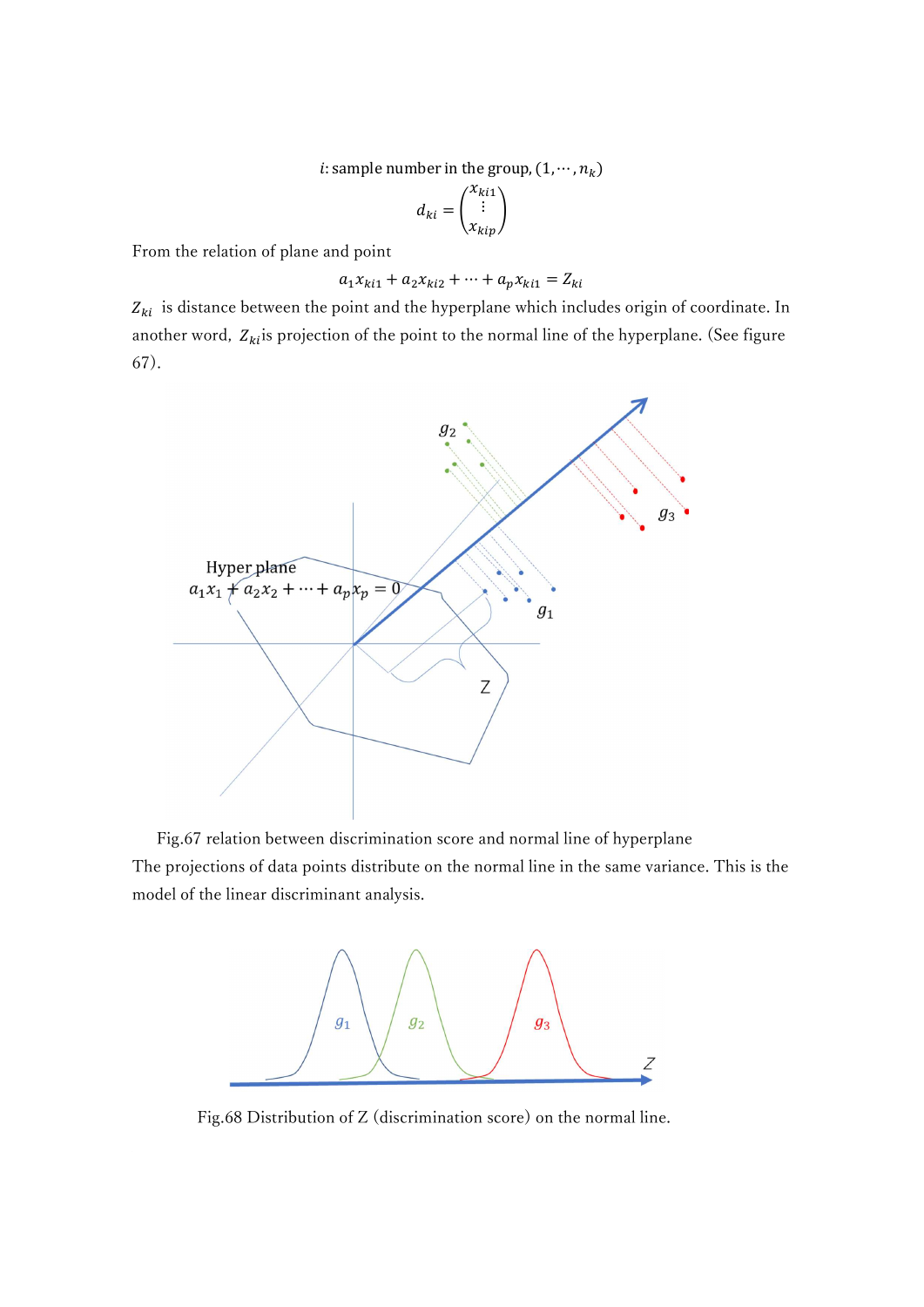# VI-1-3-3. Analysis of variance of discrimination score.

There are various solutions in linear discriminant analysis, when we consider differences in detail. However, they can be categorized to two main approaches. One is analysis of variance of discrimination score. The other is linear algebraic procedure. Here, the author introduces method of ANOVA at first, and then introduces linear algebraic approach.

| Subpopulation data number |                       | variables<br>data                                                                                                                                                                                                                     |
|---------------------------|-----------------------|---------------------------------------------------------------------------------------------------------------------------------------------------------------------------------------------------------------------------------------|
|                           |                       | $\iota$<br>$\cdots$ $p$                                                                                                                                                                                                               |
| 1                         | 1                     | $d_{11} = (d_{111} \ldots d_{11p})^T$                                                                                                                                                                                                 |
| 1                         | 2                     | $d_{12} = (d_{121} \ldots d_{12p})^T$                                                                                                                                                                                                 |
| ÷                         | $\ddot{\ddot{\cdot}}$ | 生产的 生产的 医心生                                                                                                                                                                                                                           |
| 1                         | $n_{1}$               | $d_{1n_1} = (d_{1n_11} \ldots d_{1n_1p})^T$                                                                                                                                                                                           |
| Sum subp 1                |                       | $\sum_{i=1}^{n_1} d_{1i} = (\sum_{i=1}^{n_1} d_{1i1} \cdots \sum_{i=1}^{n_1} d_{1ip})^T$                                                                                                                                              |
| Average subp1             |                       | $\overline{d_1}$ = $\left( \frac{\sum_{i=1}^{n_1} d_{1i1}}{n_1} = \overline{d_{11}} \dots \frac{\sum_{i=1}^{n_1} d_{1ip}}{n_i} = \overline{d_{1p}} \right)^{t}$                                                                       |
| 2                         | 1                     | $d_{21} = (d_{211} \ldots d_{21p})^T$                                                                                                                                                                                                 |
| 2                         | 2                     | $d_{22} = (d_{221} \ldots \ldots d_{22p})^T$                                                                                                                                                                                          |
| ÷                         | $\vdots$              | 生命 人名土尼 人名英格兰                                                                                                                                                                                                                         |
| $\boldsymbol{2}$          | n <sub>2</sub>        | $d_{2n_1} = (d_{2n_11} \ldots d_{2n_1p})^T$                                                                                                                                                                                           |
| Sum subp 2                |                       | $\sum_{i=1}^{n_2} d_{2i} = (\sum_{i=1}^{n_2} d_{2i1} \cdots \sum_{i=1}^{n_2} d_{2ip})^T$                                                                                                                                              |
| Average subp2             |                       | $\overline{d_2}$ = $\left(\frac{\sum_{i=1}^{n_2} d_{2i1}}{\sum_{i=1}^{n_2} d_{2i1}}\right)$ $\cdots$ $\frac{\sum_{i=1}^{n_2} d_{2ip}}{\sum_{i=1}^{n_2} d_{2ip}}$                                                                      |
|                           |                       | ÷                                                                                                                                                                                                                                     |
| m                         | 1                     | $d_{m1} = (d_{m11} \ldots d_{m1p})^T$                                                                                                                                                                                                 |
| m                         | 2                     | $d_{m2} = (d_{m21} \t m_1 \t m_2 \t m_3)^T$                                                                                                                                                                                           |
| ÷                         | $\ddot{\ddot{\cdot}}$ | 主に (の)主に (の) 入り(主)                                                                                                                                                                                                                    |
| m                         | $n_m$                 | $d_{mn_m} = (d_{mn_11} \t  \t d_{mn_1p})^T$                                                                                                                                                                                           |
| Sum subp m                |                       | $\sum_{i=1}^{n_m} d_{2i} = (\sum_{i=1}^{n_m} d_{mi1} \cdots \sum_{i=1}^{n_m} d_{mip})^T$                                                                                                                                              |
| Average subp m            |                       | $\overline{d_m}$ = $\left(\frac{\sum_{i=1}^{n_m} d_{mi}}{n_m} = \overline{d_{mi}} \right) \cdots \frac{\sum_{i=1}^{n_m} d_{mip}}{n_m} = \overline{d_{mp}}\right)^T$                                                                   |
| Total sum                 |                       | $N = \sum_{k=1}^{m} n_m \sum_{k=1}^{m} \sum_{i=1}^{n_k} d_{ki} = (\sum_{k=1}^{m} \sum_{i=1}^{n_k} d_{ki} \cdots \sum_{k=1}^{m} \sum_{i=1}^{n_k} d_{ki})^T$                                                                            |
| Total average             |                       | $\frac{\sum_{k=1}^m \sum_{i=1}^{n_k} d_{ki}}{N} = \overline{d} - \left( \frac{\sum_{k=1}^m \sum_{i=1}^{n_k} d_{ki1}}{N} = \overline{d_1} \quad \dots \quad \frac{\sum_{k=1}^m \sum_{i=1}^{n_k} d_{ki}}{N} = \overline{d_p} \right)^T$ |

## Actual data is as follow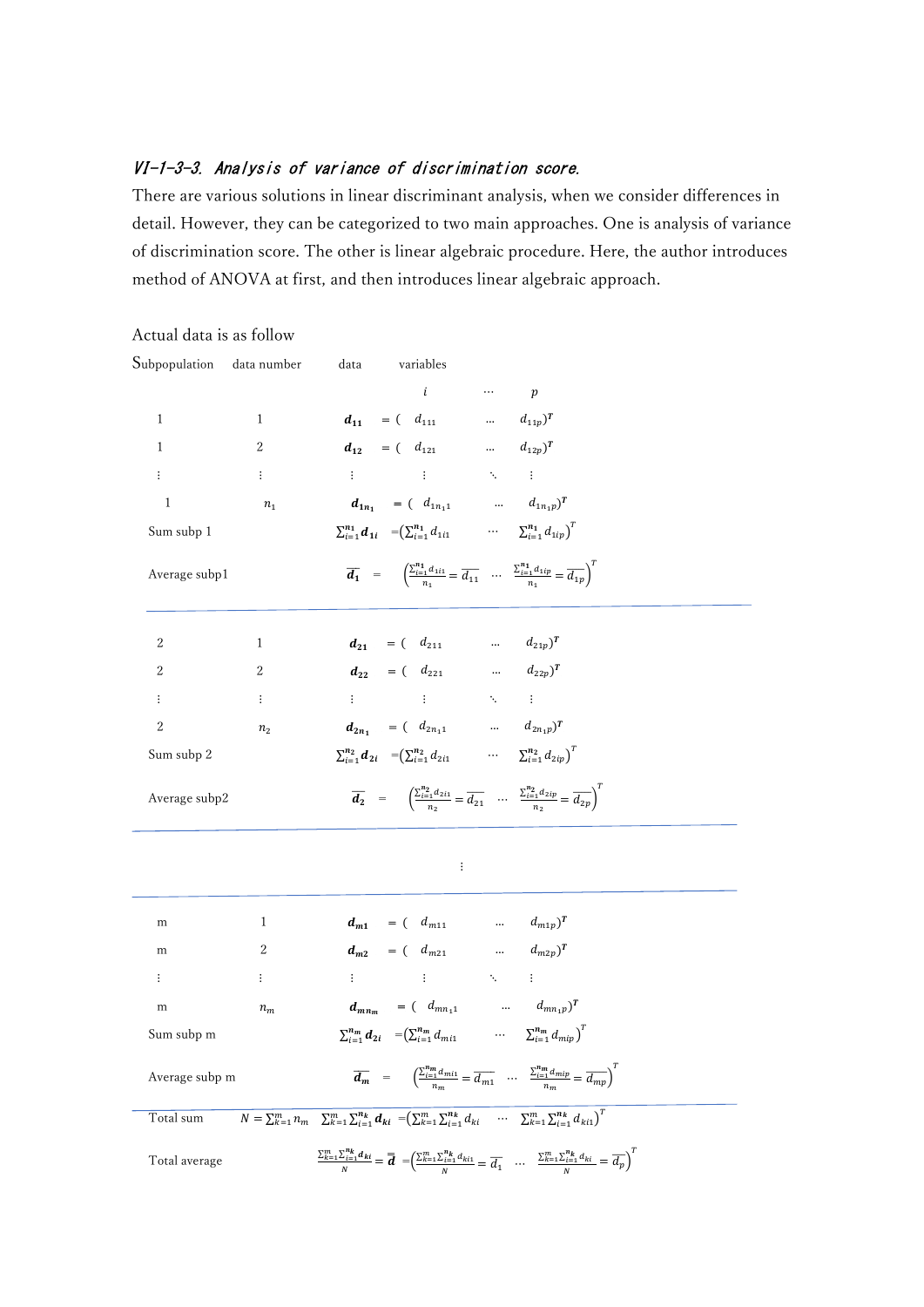Total average:  $\bar{d}$ 

Average of subpopulation:  $\bar{d}_v$   $(i = 1, \cdots, m)$ 

For simplification, we trans form all the data as distance from total average

$$
x_{kij} = d_{kij} - \overline{d_j}
$$

Transformed data set is as follow

| Subpopulation data number |                | data<br>variables                                                                        |                                                                                                                                                                           |  |
|---------------------------|----------------|------------------------------------------------------------------------------------------|---------------------------------------------------------------------------------------------------------------------------------------------------------------------------|--|
|                           |                | i                                                                                        | $\cdots$ $p$                                                                                                                                                              |  |
| 1                         | $\mathbf{1}$   | $x_{11} = (x_{111} \dots x_{11p})^T$                                                     |                                                                                                                                                                           |  |
| $\mathbf{1}$              | 2              | $x_{12} = (x_{121} \dots x_{12p})^T$                                                     |                                                                                                                                                                           |  |
| $\ddot{\ddot{\cdot}}$     | ÷              |                                                                                          |                                                                                                                                                                           |  |
| 1                         | n <sub>1</sub> | $x_{1n_1} = (\begin{array}{ccc} x_{1n_11} & \dots & x_{1n_1p} \end{array})^T$            |                                                                                                                                                                           |  |
| Sum subp 1                |                | $\sum_{i=1}^{n_1} x_{1i} = (\sum_{i=1}^{n_1} x_{1i1} \cdots \sum_{i=1}^{n_1} x_{1ip})^T$ |                                                                                                                                                                           |  |
| Average subp1             |                |                                                                                          | $\overline{x_1}$ = $\left(\frac{\sum_{i=1}^{n_1} x_{1i}}{n_1} = \overline{x_{11}} \right) \cdots \left(\frac{\sum_{i=1}^{n_1} x_{1ip}}{n_1} = \overline{x_{1p}}\right)^t$ |  |
| 2                         | 1              | $x_{21} = (x_{211} \dots x_{21p})^T$                                                     |                                                                                                                                                                           |  |
| $\overline{2}$            | 2              | $x_{22} = (x_{221} \dots x_{22p})^T$                                                     |                                                                                                                                                                           |  |
| $\vdots$                  | $\colon$       | $\mathbf{H}^{(n)}$ and $\mathbf{H}^{(n)}$ are $\mathbf{A}^{(n)}$ . If                    |                                                                                                                                                                           |  |
| $\overline{2}$            | n <sub>2</sub> | $x_{2n_1} = (x_{2n_11} \dots x_{2n_1p})^T$                                               |                                                                                                                                                                           |  |
| Sum subp 2                |                | $\sum_{i=1}^{n_2} x_{2i} = (\sum_{i=1}^{n_2} x_{2i1} \cdots \sum_{i=1}^{n_2} x_{2ip})^T$ |                                                                                                                                                                           |  |
| Average subp2             |                |                                                                                          | $\overline{x_2}$ = $\left(\frac{\sum_{i=1}^{n_2} x_{2i1}}{n_2} = \overline{x_{21}} \dots \frac{\sum_{i=1}^{n_2} x_{2ip}}{n_2} = \overline{x_{2p}}\right)^t$               |  |

| m              | 1                | $x_{m1} = (\begin{array}{ccc} x_{m11} & \cdots & x_{m1p} \end{array})^T$                                                                                                                     |
|----------------|------------------|----------------------------------------------------------------------------------------------------------------------------------------------------------------------------------------------|
| m              | 2                | $x_{m2} = (x_{m21} \dots x_{m2p})^T$                                                                                                                                                         |
| ÷              | $\vdots$         | (主) (1) (主) (1) (1) (1) (主)                                                                                                                                                                  |
| m              | $n_m$            | $\label{eq:10} x_{mn_m} \quad = \begin{pmatrix} x_{mn_11} & \dots & x_{mn_1p} \end{pmatrix}^T$                                                                                               |
| Sum subp m     |                  | $\sum_{i=1}^{n_m} x_{2i} = (\sum_{i=1}^{n_m} x_{mi1} \cdots \sum_{i=1}^{n_m} x_{mip})^T$                                                                                                     |
| Average subp m |                  | $\overline{\pmb{x_m}} \quad = \quad \  \left( \frac{\sum_{i=1}^{n_m} x_{mi}}{n_m} = \overline{x_{m1}} \quad \ldots \quad \frac{\sum_{i=1}^{n_m} x_{mip}}{n_m} = \overline{x_{mp}} \right)^T$ |
| Total sum      | $\boldsymbol{N}$ | $(0)^T$<br>$\sum_{k=1}^{m} \sum_{i=1}^{n_k} x_{ki}$ ( 0<br>$\cdots$                                                                                                                          |
| Total average  |                  | $\overline{\overline{x}}$ = ( 0<br>$(0)^T$<br>$\sim$ $\sim$ $\sim$                                                                                                                           |

Here, we are assuming equality of variances among groups. What we are requested is to fined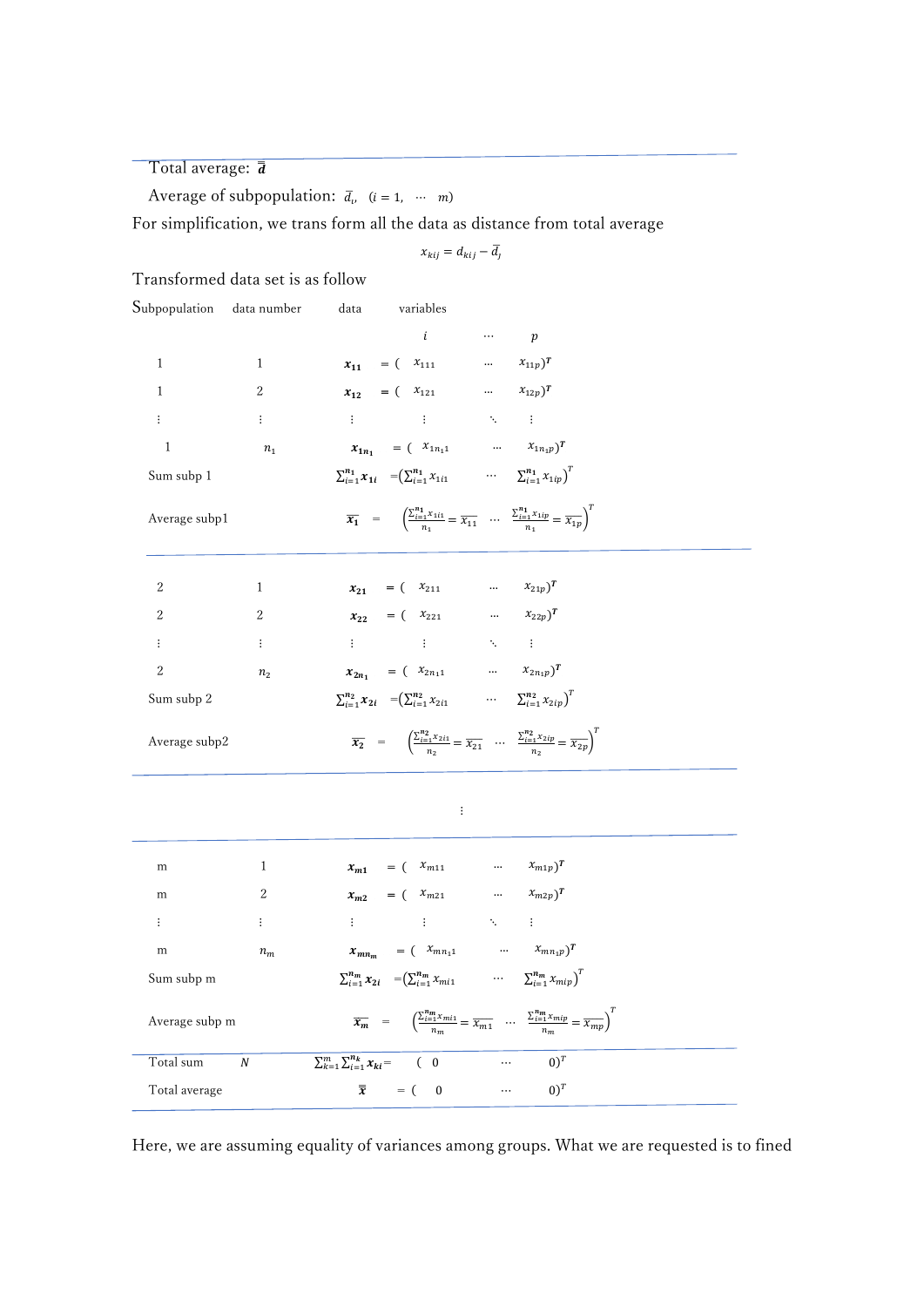optimum line to project data which emphasizes differences among averages in each subpopulation. This is maximization of F ratio variance among averages of subpopulation and variance in each subpopulation.

We consider average of all data and average of each group to make deviation of each data. From

$$
Z_{ki} = A^T x_{ki} = (a_1 x_{ki1} + a_2 x_{ki2} + \dots + a_p x_{kip})
$$

Total average is

$$
\bar{\bar{Z}} = A^T \bar{\bar{x}} = 0
$$

Averages in each subpopulation are

$$
\overline{Z_k} = A^T \overline{x_k} = (a_1 \overline{x_{k1}} + a_2 \overline{x_{k2}} + \dots + a_p \overline{x_{ktp}}) = \frac{1}{n_k} \sum_{i=1}^{n_k} (a_1 x_{ki1} + a_2 x_{ki2} + \dots + a_p x_{kip})
$$

$$
= (a_1 \cdots a_p) \begin{pmatrix} \frac{1}{n_k} \sum_{i=1}^{n_k} x_{ki} \\ \vdots \\ \frac{1}{n_k} \sum_{i=1}^{n_k} x_{kip} \end{pmatrix}
$$

Then we separate data to two parts. One is average of each subpopulation and the other is difference from average of each subpopulation.

$$
Z_{ki} = \overline{Z_k} + e_{ki}
$$
  

$$
e_{ki} = Z_{ki} - \overline{Z_k} = A^T (x_{ki} - \overline{x_k}) = A^T \begin{pmatrix} x_{ki} & -\frac{1}{n_k} \sum_{i=1}^{n_k} x_{ki1} \\ \vdots & \vdots \\ x_{kip} - \frac{1}{n_k} \sum_{i=1}^{n_k} x_{kip} \end{pmatrix}
$$

We calculate Sum of square

$$
SS_{total} = \sum_{k=1}^{m} \sum_{i=1}^{n_k} Z_{ki}^{2} = \sum_{k=1}^{m} \sum_{i=1}^{n_k} (e_{ki} + \overline{Z_k})^{2}
$$
  
= 
$$
\sum_{k=1}^{m} \sum_{i=1}^{n_k} e_{ki}^{2} + 2 \sum_{k=1}^{m} \overline{Z_k} \sum_{i=1}^{n_k} e_{ki} + \sum_{k=1}^{m} \sum_{i=1}^{n_k} \overline{Z_k}^{2}
$$
  
= 
$$
\sum_{k=1}^{m} \sum_{i=1}^{n_k} e_{ki}^{2} + \sum_{k=1}^{m} \sum_{i=1}^{n_k} \overline{Z_k}^{2}
$$
  

$$
\therefore \sum_{i=1}^{n_k} e_{ki} = 0
$$

 $SS_{total} = SS_{residual} + SS_{subpopulation}$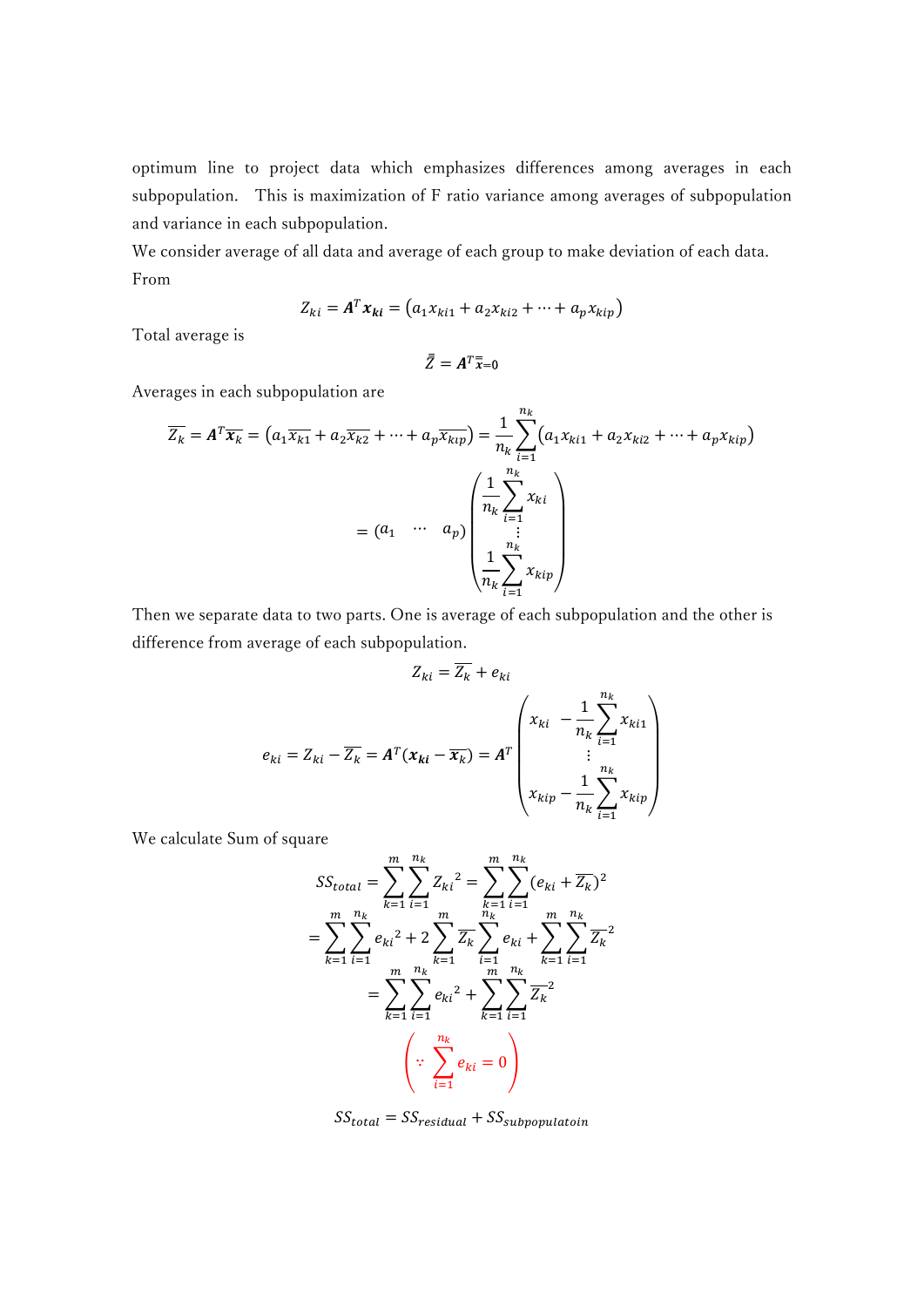Sum of square of differences from average  $\sum_{i=1}^{n_k} e_{ki}^2$  is sum of square in subpopulation. So, we can express that as  $SS_k$ .

$$
SS_{rsidual} = \sum_{k=1}^{m} SS_k = \sum_{k=1}^{m} (n_k - 1) \sigma^2_{residual} = \sum_{k=1}^{m} \sum_{i=1}^{n_k} e_{ki}^2
$$
  

$$
\sum_{k=1}^{m} (n_k - 1) : degree \ of \ freedom \ of \ residual
$$
  

$$
SS_{total} = \sum_{k=1}^{m} SS_k + \sum_{k=1}^{m} \sum_{i=1}^{n_k} \overline{Z_k}^2
$$
  

$$
SS_{subpopulation} = \sum_{k=1}^{m} \sum_{i=1}^{n_k} \overline{Z_k}^2
$$
  

$$
SS_{total} = SS_{residual} + SS_{subpopulation}
$$
  

$$
\sigma^2_{subpopulation} = \frac{1}{(m-1)} \sum_{k=1}^{m} \sum_{i=1}^{n_k} \overline{Z_k}^2
$$
  

$$
\sigma^2_{residual} = \frac{\sum_{k=1}^{m} SS_k}{\sum_{k=1}^{m} (n_k - 1)}
$$
  

$$
\sigma^2_{subpopulation} = \frac{SS_{subpopulation}}{m-1}
$$

Ratio of variance is  $F$ 

$$
F = \frac{\sigma^2_{subpopulation}}{\sigma^2_{residual}} = \frac{SS_{subpopulation}}{m-1} \frac{\sum_{k=1}^{m} (n_k - 1)}{\sum_{k=1}^{m} SS_k} = \left(\frac{\sum_{k=1}^{m} (n_k - 1)}{m-1}\right) \left(\frac{SS_{subpopulation}}{SS_{residual}}\right)
$$

$$
\left(\frac{\sum_{k=1}^{m} (n_k - 1)}{m-1}\right)
$$
 is constant and has no relation with discriminationscore in this case

We consider maximization of  $\frac{SS_{\text{subpopulation}}}{SS}$ subpopulatoin) for maximization of *F*, and  $\left(\frac{SS_{subpopulation}}{SS_{residual}}\right)$  $\frac{\text{subpopulation}}{\text{SS}_{\text{residual}}}$ ) is

function of  $A$ . So, we denote as follow

$$
f(A) = \left(\frac{SS_{subpopulation}}{SS_{residual}}\right)
$$

Firstly, we consider sum of square of subpopulations.

$$
SS_{subpopulation} = \sum_{k=1}^{m} \sum_{i=1}^{n_k} \overline{Z_k}^2
$$

$$
\overline{Z_k} = A^T \overline{x_k}
$$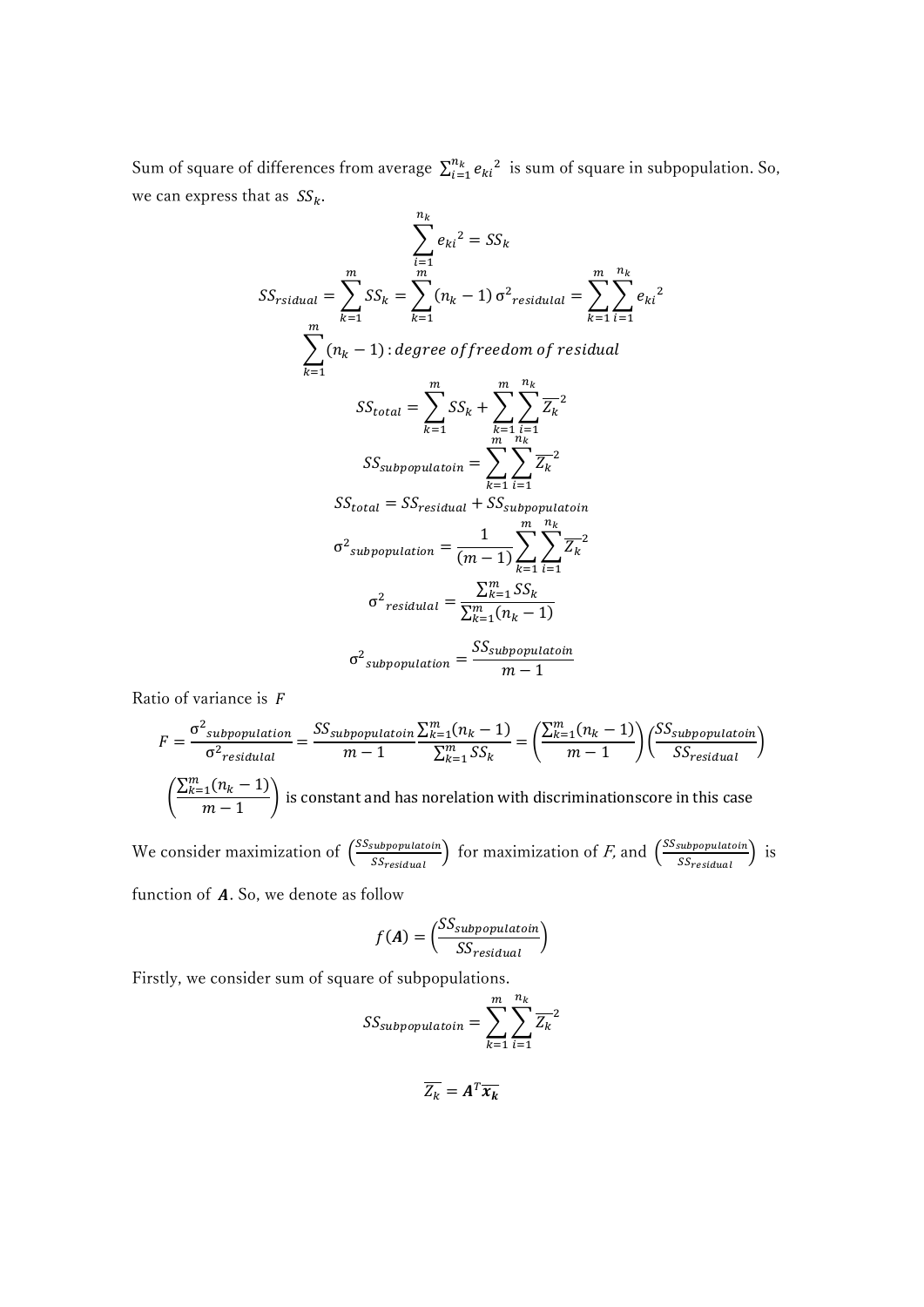$$
\overline{x_k} = \begin{pmatrix} \overline{x_k} \\ \overline{x_k} \\ \vdots \\ \overline{x_k} \end{pmatrix} = \begin{pmatrix} \frac{1}{n_k} \sum_{i=1}^{n_k} x_{ki1} \\ \frac{1}{n_k} \sum_{i=1}^{n_k} x_{ki2} \\ \vdots \\ \frac{1}{n_k} \sum_{i=1}^{n_k} x_{kip} \end{pmatrix}
$$

For simplification we as follow

$$
\mu_{kj} = \frac{1}{n_k} \sum_{i=1}^{n_k} x_{kij}
$$
\n
$$
\mu_k = \begin{pmatrix} \mu_{k1} \\ \mu_{k2} \\ \vdots \\ \mu_{kp} \end{pmatrix}
$$
\n
$$
\overline{Z_k} = A^T \overline{x_k} = A^T \mu_k
$$
\n
$$
(\overline{Z_k})^2 = (A^T (\overline{X_k}))^2 = A^T \mu_k (A^T \mu_k)^T = A^T \mu_k \mu_k^T A
$$
\n
$$
A^T \mu_k = (a_1 \ a_2 \ \cdots \ a_p) \begin{pmatrix} \mu_{k1} \\ \mu_{k2} \\ \vdots \\ \mu_{kp} \end{pmatrix}
$$
\n
$$
\mu_k^T A = (\mu_{k1} \ \mu_{k2} \ \cdots \ \mu_{kp}) \begin{pmatrix} a_1 \\ a_2 \\ \vdots \\ a_p \end{pmatrix}
$$
\n
$$
\mu_k \mu_k^T = \begin{pmatrix} \mu_{k1}^2 & \mu_{k1} \mu_{k2} & \cdots & \mu_{k1} \mu_{k2} \\ \mu_{k2} \mu_{k1} & \mu_{k2}^2 & \cdots & \mu_{k2} \mu_{kp} \\ \vdots & \vdots & \ddots & \vdots \\ \mu_{kp} \mu_{k1} & \mu_{kp} \mu_{k2} & \cdots & \mu_{kp}^2 \end{pmatrix}
$$
\n
$$
A^T \mu_k \mu_k^T A = A^T \begin{pmatrix} \mu_{k1}^2 & \mu_{k1} \mu_{k2} & \cdots & \mu_{k2} \mu_{kp} \\ \mu_{k2}^2 & \mu_{k1} \mu_{k2} & \cdots & \mu_{kp}^2 \end{pmatrix} A
$$
\n
$$
A^T \mu_k \mu_k^T A + A^T \mu_l \mu_l^T A = A^T (\mu_k \mu_k^T + \mu_l \mu_l^T) A
$$
\n
$$
\sum_{k=1}^m (\overline{Z_k})^2 = A^T \left( \sum_{k=1}^m (\mu_k \mu_k^T + \mu_l \mu_l^T) \right) A
$$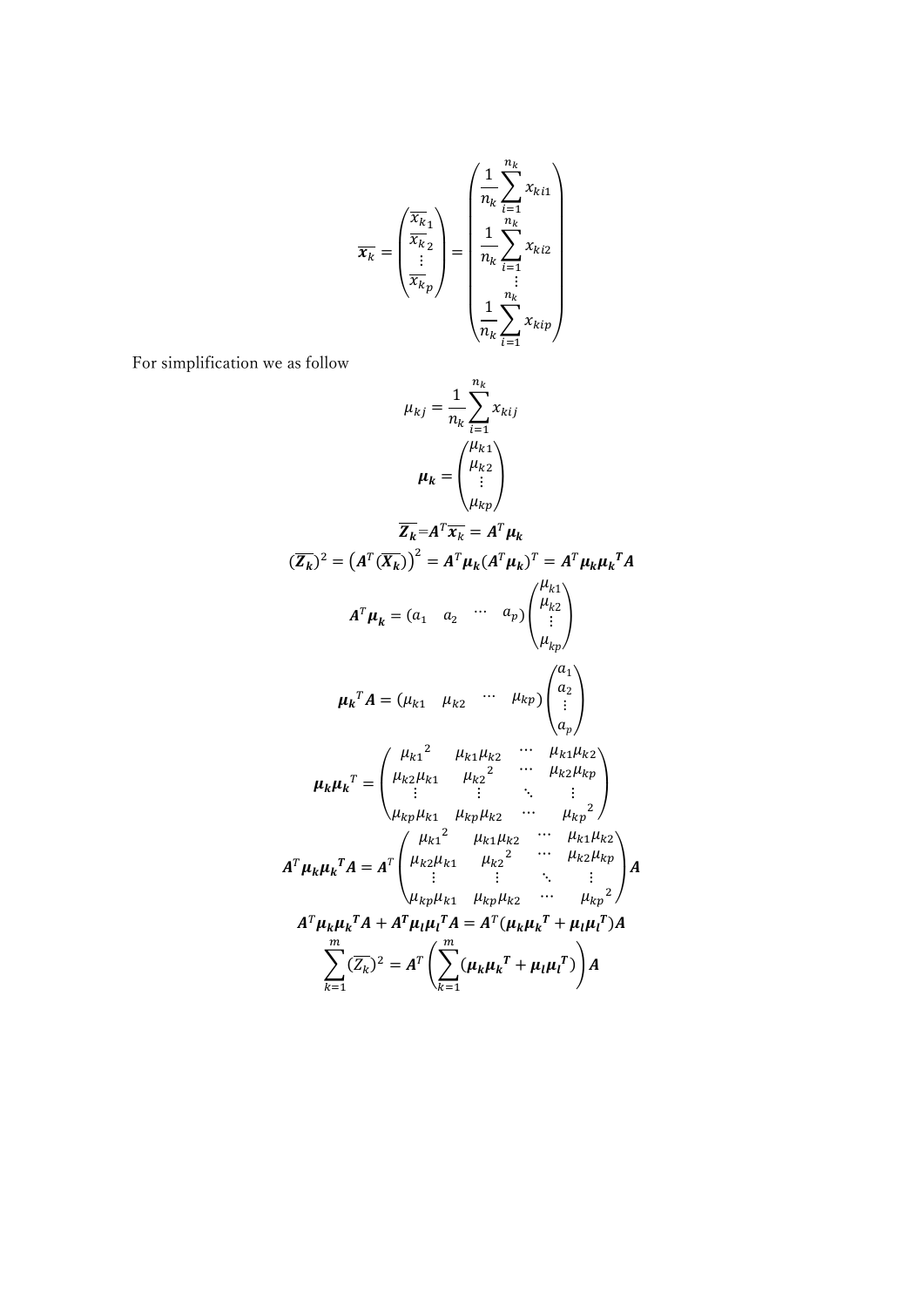$$
= A^{T} \begin{pmatrix} \sum_{k=1}^{m} \mu_{k1}^{2} & \sum_{k=1}^{m} \mu_{k1} \mu_{k2} & \cdots & \sum_{k=1}^{m} \mu_{k1} \mu_{kp} \\ \sum_{k=1}^{m} \mu_{k2} \mu_{k1} & \sum_{k=1}^{m} \mu_{k2}^{2} & \cdots & \sum_{k=1}^{m} \mu_{k2} \mu_{kp} \\ \vdots & \vdots & \ddots & \vdots \\ \sum_{k=1}^{m} \mu_{kp} \mu_{k1} & \sum_{k=1}^{m} \mu_{kp} \mu_{k2} & \cdots & \sum_{k=1}^{m} \mu_{kp}^{2} \\ \vdots & \vdots & \ddots & \vdots \\ \mu_{12} \mu_{22} & \cdots & \mu_{m2} \mu_{21} & \mu_{22} & \cdots & \mu_{2p} \\ \vdots & \vdots & \ddots & \vdots \\ \mu_{1p} \mu_{2p} & \cdots & \mu_{mp} \end{pmatrix} \begin{pmatrix} \mu_{11} & \mu_{12} & \cdots & \mu_{1p} \\ \mu_{21} & \mu_{22} & \cdots & \mu_{2p} \\ \vdots & \vdots & \ddots & \vdots \\ \mu_{m1} & \mu_{m2} & \cdots & \mu_{mp} \end{pmatrix} A
$$

From this, we can understand that  $(\sum_{k=1}^m (\mu_k \mu_k^T + \mu_l \mu_l^T))$  is variance covariance matrix. We denote the variance covariance matrix as follow.

$$
M = \sum_{k=1}^{m} \mu_k \mu_k^T = \begin{pmatrix} \sum_{k=1}^{m} \mu_{k1}^2 & \sum_{k=1}^{m} \mu_{k1} \mu_{k2} & \cdots & \sum_{k=1}^{m} \mu_{k1} \mu_{k2} \\ \sum_{k=1}^{m} \mu_{k2} \mu_{k1} & \sum_{k=1}^{m} \mu_{k2}^2 & \cdots & \sum_{k=1}^{m} \mu_{k2} \mu_{kp} \\ \vdots & \vdots & \ddots & \vdots \\ \sum_{k=1}^{m} \mu_{kp} \mu_{k1} & \sum_{k=1}^{m} \mu_{kp} \mu_{k2} & \cdots & \sum_{k=1}^{m} \mu_{kp}^2 \end{pmatrix}
$$
  

$$
SS_{subpopulation} = \sum_{k=1}^{m} (\overline{Z_k})^2 = A^T M A
$$

Then we consider sum of square of residuals.

$$
SS_k = \sum_{i=1}^{n_k} e_{ki}^2 = \sum_{i=1}^{n_k} \left( A^T (x_{ki} - \overline{x_k}) \right) \left( A^T (x_{ki} - \overline{x_k}) \right)^T = \sum_{i=1}^{n_k} A^T (x_{ki} - \overline{x_k}) (x_{ki} - \overline{x_k})^T A
$$

$$
= A^T \left( \sum_{i=1}^{n_k} (x_{ki} - \overline{x_k}) (x_{ki} - \overline{x_k})^T \right) A
$$

We denote as follow.

$$
\boldsymbol{x}_{ki} - \overline{\boldsymbol{x}_k} = \begin{pmatrix} x_{ki1} - \frac{1}{n_k} \sum_{i=1}^{n_k} x_{ki} \\ \vdots \\ x_{kiip} - \frac{1}{n_k} \sum_{i=1}^{n_k} x_{kip} \end{pmatrix} = \begin{pmatrix} \phi_{ki} \\ \vdots \\ \phi_{ki1} \end{pmatrix}
$$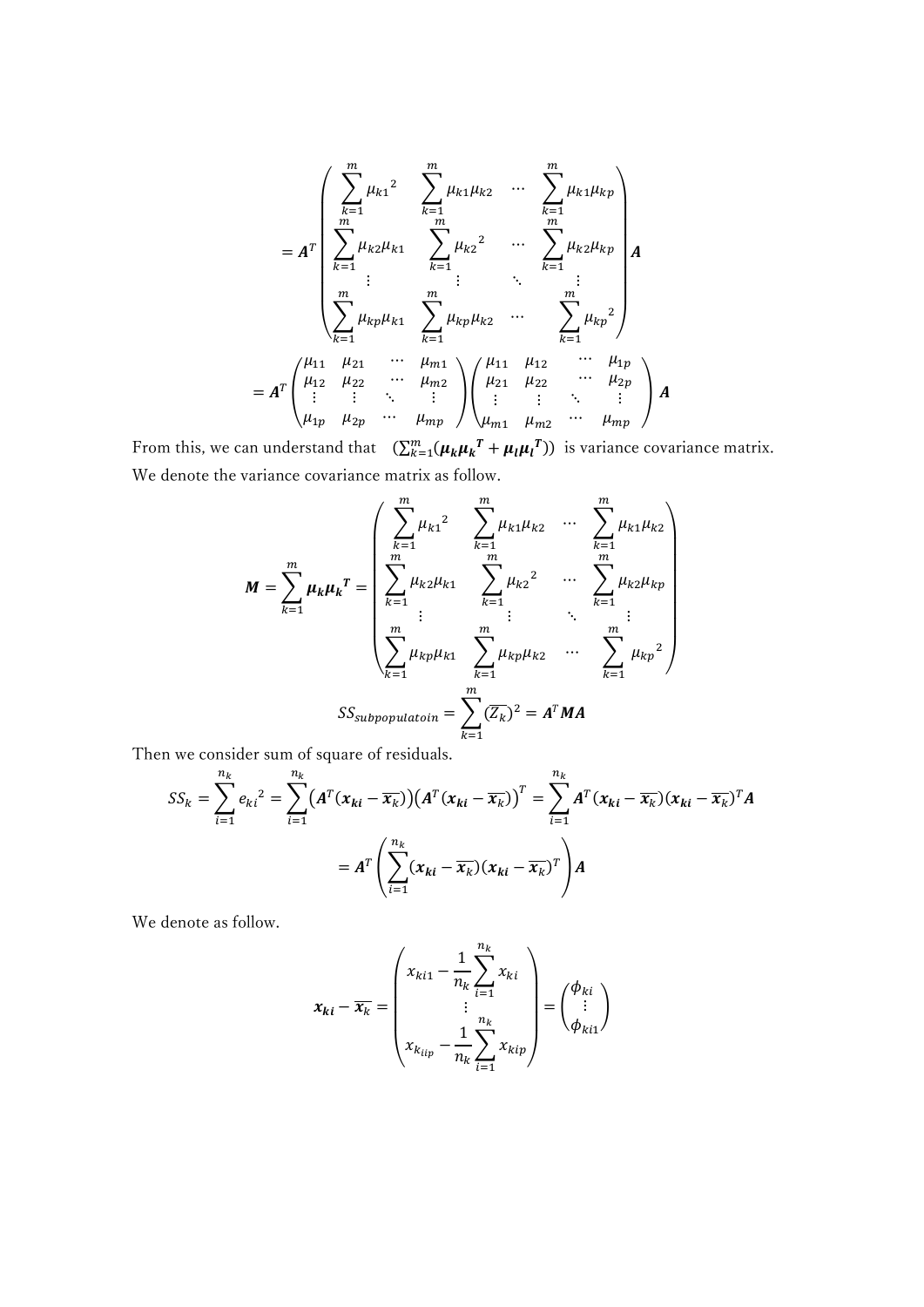$$
(\mathbf{x}_{ki} - \overline{\mathbf{x}}_k)(\mathbf{x}_{ki} - \overline{\mathbf{x}}_k)^T = \begin{pmatrix} \phi_{ki1} \\ \vdots \\ \phi_{kip} \end{pmatrix} (\phi_{ki1} \cdots \phi_{kip}) = \begin{pmatrix} \phi_{ki1}^2 & \phi_{ki1} \phi_{ki2} & \cdots & \phi_{ki1} \phi_{kip} \\ \phi_{ki2} \phi_{ki1} & \phi_{ki2}^2 & \cdots & \phi_{ki2} \phi_{kip} \\ \vdots & \vdots & \ddots & \vdots \\ \phi_{kip} \phi_{ki1} & \phi_{kip} \phi_{ki2} & \cdots & \phi_{kip}^2 \end{pmatrix}
$$

$$
\sum_{k=1}^m \sum_{i=1}^{n_k} \phi_{ki2}^2 \phi_{ki1}^2 \sum_{k=1}^m \sum_{i=1}^{n_k} \phi_{ki1} \phi_{ki2} \cdots \sum_{k=1}^m \sum_{i=1}^{n_k} \phi_{ki2} \phi_{kip}
$$

$$
\sum_{k=1}^m \sum_{i=1}^{n_k} \phi_{ki2} \phi_{ki1} \sum_{k=1}^m \sum_{i=1}^m \phi_{ki2} \phi_{ki2}^2 \cdots \sum_{k=1}^m \sum_{i=1}^{n_k} \phi_{ki2} \phi_{kip}
$$

$$
\sum_{k=1}^m \sum_{i=1}^m \phi_{kip} \phi_{ki1} \sum_{k=1}^m \sum_{i=1}^m \phi_{kip} \phi_{ki2} \cdots \sum_{k=1}^m \sum_{i=1}^m \phi_{kip}^2
$$

This is variance covariance matrix, and we dente the variance and covariance matrix as  $V$ .

$$
V = \sum_{k=1}^{m} \sum_{i=1}^{n_k} (x_{ki} - \overline{x_k})(x_{ki} - \overline{x_k})^T
$$
  

$$
SS_{residual} = \sum_{k=1}^{m} SS_k = A^T V A
$$
  

$$
f(A) = \left(\frac{SS_{subpopulation}}{\sum_{k=1}^{m} SS_k}\right) = \frac{A^T M A}{A^T V A}
$$

We solve maximization of  $f(A)$  by partial differential equation.

$$
f(A) = \frac{A^T M A}{A^T F A}
$$

$$
\frac{df(A)}{dA} = 0
$$

Formula 75

We can separate variances depending of source of fluctuation, and we can get  $A$  as solution of simultaneous equation of the partial differential equation.  $\boldsymbol{A}$  is a normal vector expressing gradient of a hyperplane. When we put coordinate of a data in the  $x$  of following equation. obtainable scalar means the distance  $(d)$  from origin of coordinate to the hyperplane which include point of  $x$ . This is discriminant score, which is distance from the reference hyperplane, which include coordinate origin.

# $d = A^T x = DS$  (discriminant score)

Then, we should determine threshold of DS. However, there is no general theory for determination of the threshold, because preferable risk rate is different among issues depending on the judgment of analysts. In some case such as toxicity of chemicals, we have to judge in safety side nearly 0 risk. In another case such as betting of horse race, we need to be challenging to accept risks to lose money. One of neutral setting up of threshold is to select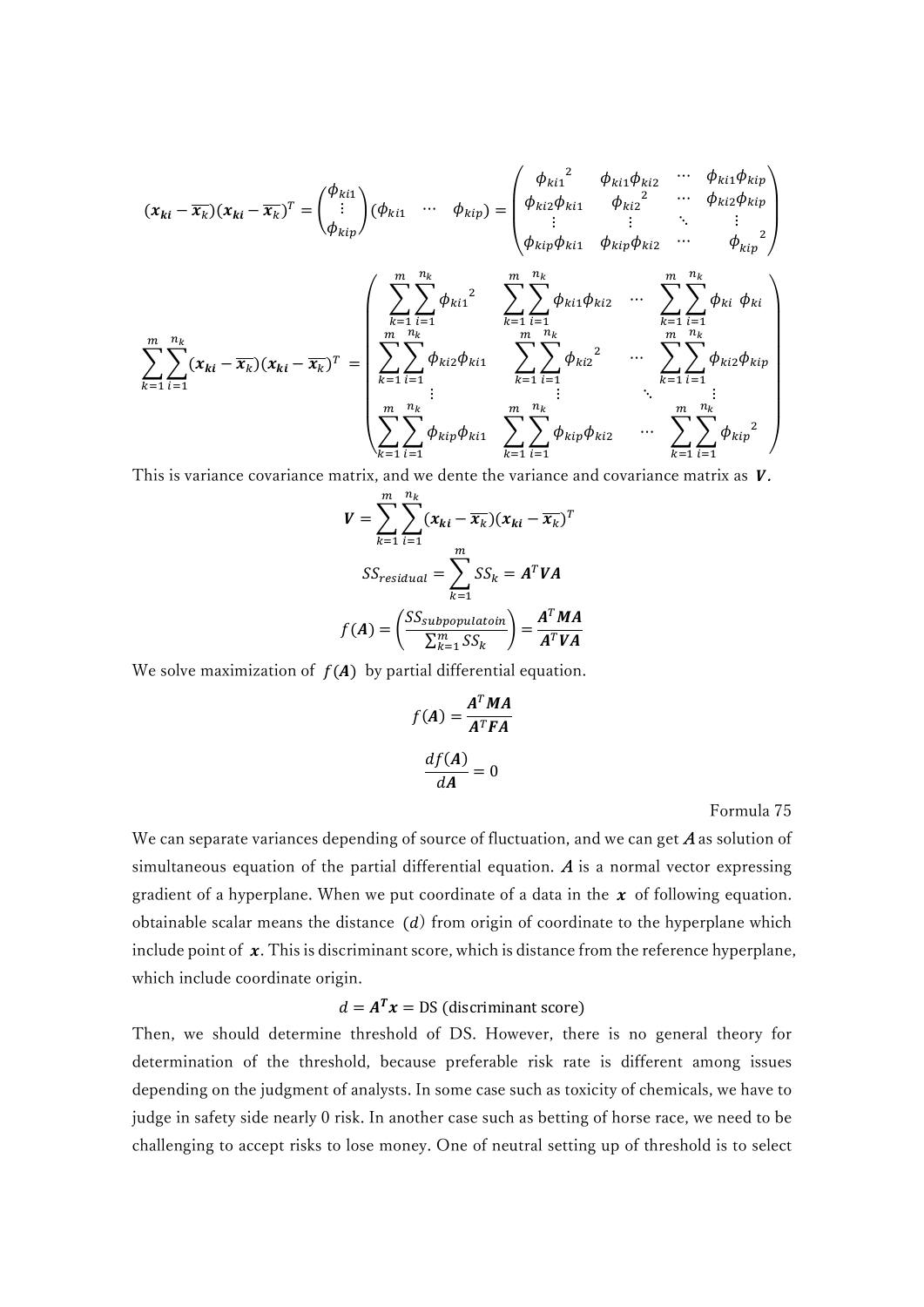hyperplane which include midpoint of centers of two subpopulation.

threshold between subpopulation A and 
$$
B(p(A) = p(B)) = \frac{d_A + d_A}{2} = A^T \left(\frac{x_A + x_B}{2}\right)
$$

In linear discriminant analysis, we hypothesize homoscedasticity among subpopulation. This means data distribution of subpopulation is the same shape and size. Thus, we can make the risk of miss-judgement when we select A and when we select B the same by this selection. We could understand theory of discriminant analysis. However, operation of differential is often troublesome work particularly when  $f(A)$  is complicated. We need to consider more simple operation. More essentially, we can understand discriminant analysis space geometrically through creation of simple and quick operation of discriminant analysis.

### Exercise

We have dataset composed from 8 data. Among them, 4 data are belonging to subpopulation 1, and the others are belonging to subpopulation 2. Each data has 2 variables. We will produce discrimination score for identification of subpopulation of new data.

Dataset

|                         |   |       | data           |  |  |
|-------------------------|---|-------|----------------|--|--|
| subpopulation sample No |   | $d_1$ | $d_2$          |  |  |
| 1                       | 1 | 5     | 8              |  |  |
| 1                       | 2 |       | $\overline{4}$ |  |  |
| 1                       | 3 | 8     | 5              |  |  |
| 1                       | 4 | 8     | 7              |  |  |
| $\overline{2}$          | 1 | 5     | 5              |  |  |
| $\boldsymbol{2}$        | 2 | 7     | $\overline{2}$ |  |  |
| $\overline{2}$          | 3 | 4     | 3              |  |  |
| $\overline{2}$          | 4 | 4     | 6              |  |  |

Total average

$$
\overline{\overline{d_1}} = \frac{5 + 7 + 8 + 8 + 5 + 7 + 4 + 4}{8} = \frac{48}{8} = 6
$$

$$
\overline{\overline{d_2}} = \frac{8 + 4 + 5 + 7 + 5 + 2 + 3 + 6}{8} = \frac{40}{8} = 5
$$

$$
\overline{\overline{d}} = \begin{pmatrix} 6 \\ 5 \end{pmatrix}
$$

Average of subpopulation1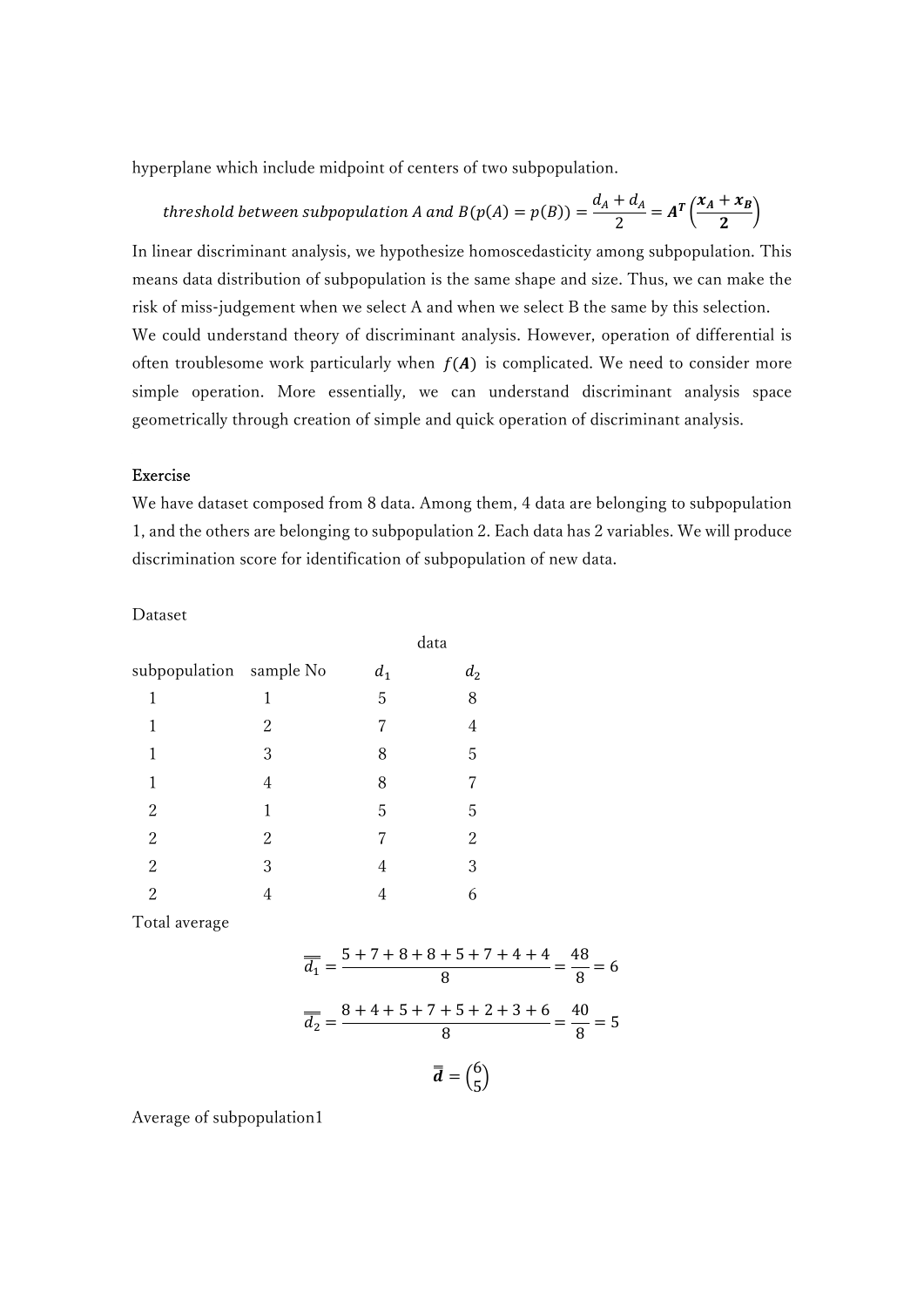$$
\overline{d_{11}} = \frac{5 + 7 + 8 + 8}{4} = \frac{28}{4} = 7
$$

$$
\overline{d_{12}} = \frac{8 + 4 + 5 + 7}{4} = \frac{24}{4} = 6
$$

$$
\overline{d_1} = {7 \choose 6}
$$

Average of subpopulation2

$$
\overline{d_{21}} = \frac{5 + 7 + 4 + 4}{4} = \frac{20}{4} = 5
$$

$$
\overline{d_{22}} = \frac{5 + 2 + 3 + 6}{4} = \frac{16}{4} = 4
$$

$$
\overline{d_2} = {5 \choose 4}
$$

Deviation of each data from total average

$$
x_{ki} = d_{ki} - \overline{d} = \begin{pmatrix} d_{ki1} \\ d_{ki2} \end{pmatrix} - \begin{pmatrix} 6 \\ 5 \end{pmatrix} = \begin{pmatrix} d_{ki1} - 6 \\ d_{ki} - 5 \end{pmatrix}
$$

Deviation of average of subpopulation from total average.

$$
\overline{d_k} - \overline{d} = \left(\frac{d_{k1}}{d_{k2}}\right) - \left(\frac{6}{5}\right)
$$
\n
$$
d_{ki} - \overline{d_k} = \left(\frac{d_{ki1}}{d_{ki}}\right) - \left(\frac{d_{ki}}{d_{k2}}\right)
$$
\n
$$
\overline{d_1} - \overline{d} = \left(\frac{7}{6}\right) - \left(\frac{6}{5}\right) = \left(\frac{1}{1}\right), \overline{d_2} - \overline{d} = \left(\frac{5}{4}\right) - \left(\frac{6}{5}\right) = \left(\frac{-1}{1}\right)
$$
\n
$$
d_{11} - \overline{d_1} = \left(\frac{5}{8}\right) - \left(\frac{7}{6}\right) = \left(\frac{-2}{2}\right), \ d_{12} - \overline{d_1} = \left(\frac{7}{4}\right) - \left(\frac{7}{6}\right) = \left(\frac{0}{-2}\right), \ d_{13} - \overline{d_1} = \left(\frac{8}{5}\right) - \left(\frac{7}{6}\right) = \left(\frac{1}{-1}\right),
$$
\n
$$
d_{12} - \overline{d_1} \left(\frac{8}{7}\right) - \left(\frac{7}{6}\right) = \left(\frac{1}{1}\right)
$$
\n
$$
d_{21} - \overline{d_2} = \left(\frac{5}{5}\right) - \left(\frac{5}{4}\right) = \left(\frac{0}{1}\right) d_{22} - \overline{d_2} = \left(\frac{7}{2}\right) - \left(\frac{5}{4}\right) = \left(\frac{2}{-2}\right), \ d_{23} - \overline{d_2} = \left(\frac{4}{3}\right) - \left(\frac{5}{4}\right) = \left(\frac{-1}{-1}\right),
$$
\n
$$
d_{24} - \overline{d_2} = \left(\frac{4}{6}\right) - \left(\frac{5}{4}\right) = \left(\frac{-1}{2}\right)
$$

Variance and covariance matrix of deviation of center of subpopulation from total average

$$
M = \left(\overline{d_1} - \overline{d} \quad \overline{d_2} - \overline{d}\right)\left(\overline{d_1} - \overline{d} \quad \overline{d_2} - \overline{d}\right)^T
$$

$$
= \left(\begin{matrix} 1 & -1 \\ 1 & -1 \end{matrix}\right)\left(\begin{matrix} 1 & 1 \\ -1 & -1 \end{matrix}\right) = \left(\begin{matrix} 2 & 2 \\ 2 & 2 \end{matrix}\right)
$$

Variance and covariance matrix of deviation from center of subpopulation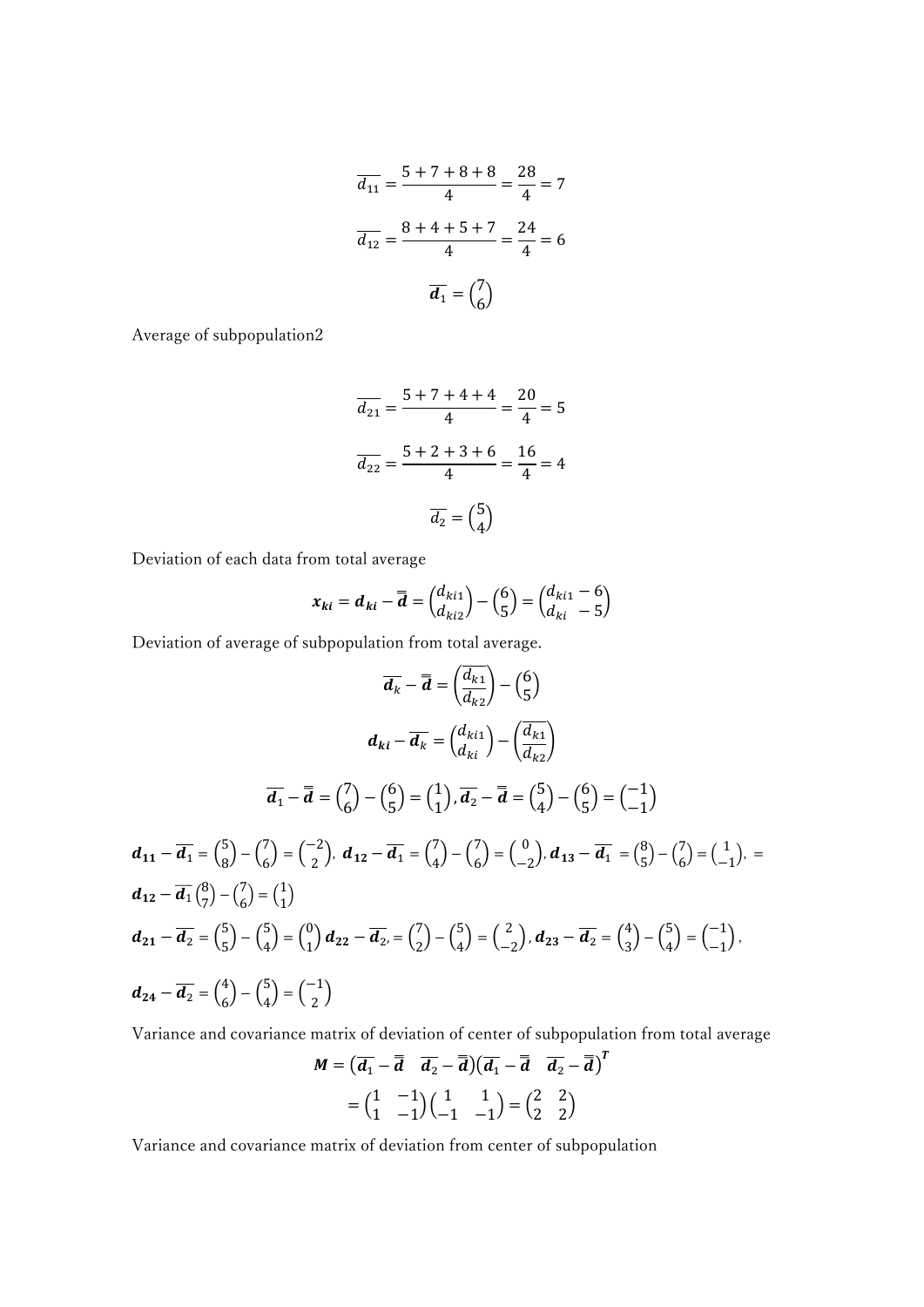$$
V = \begin{pmatrix} -2 & 0 & 1 & 1 & 0 & 2 & -1 & -1 \\ 2 & -2 & -1 & 1 & 1 & -2 & -1 & 2 \end{pmatrix} \begin{pmatrix} -2 & 2 \\ 0 & -2 \\ 1 & 1 \\ 1 & 1 \\ 0 & 1 \\ 2 & -2 \\ -1 & -1 \\ -1 & 2 \end{pmatrix}
$$

$$
= \begin{pmatrix} 4+0+1+1+0+4+1+1 & -4+0-1+1+0-4+1-2 \ -4+0-1+1+0-4+1-2 & 4+4+1+1+1+4+1+4 \end{pmatrix} = \begin{pmatrix} 12 & -9 \ -9 & 20 \end{pmatrix}
$$

$$
V = SS_{residual} = \begin{pmatrix} 12 & -9 \\ -9 & 20 \end{pmatrix}
$$

We consider maximization of  $\frac{(A^T M A)}{(A^T M A)}$  $\frac{(A^TWA)}{(A^TVA)}$ 

$$
g(A) = A^T MA = A^t \begin{pmatrix} 2 & 2 \ 2 & 2 \end{pmatrix} A = 2A^t \begin{pmatrix} 1 & 1 \ 1 & 1 \end{pmatrix} A
$$
  
= 2(a<sub>1</sub> a<sub>2</sub>)  $\begin{pmatrix} 1 & 1 \ 1 & 1 \end{pmatrix} \begin{pmatrix} a_1 \ a_2 \end{pmatrix} = 2(a_1 + a_2 - a_1 + a_2) \begin{pmatrix} a_1 \ a_2 \end{pmatrix} = 2(a_1^2 + 2a_1a_2 + a_2^2)$   

$$
h(A) = A^T FA = A^T \begin{pmatrix} 12 & -9 \ -9 & 20 \end{pmatrix} A
$$
  
= (a<sub>1</sub> a<sub>2</sub>)  $\begin{pmatrix} 12 & -9 \ -9 & 20 \end{pmatrix} \begin{pmatrix} a_1 \ a_2 \end{pmatrix}$   
= (12a<sub>1</sub> - 9a<sub>2</sub> - 9a<sub>1</sub> + 20a<sub>2</sub>)  $\begin{pmatrix} a_1 \ a_2 \end{pmatrix}$   
= 12a<sub>1</sub><sup>2</sup> - 9a<sub>1</sub>a<sub>2</sub> + 20a<sub>2</sub><sup>2</sup>  
= 12a<sub>1</sub><sup>2</sup> - 18a<sub>1</sub>a<sub>2</sub> + 20a<sub>2</sub><sup>2</sup>  
= 2(6a<sub>1</sub><sup>2</sup> - 9a<sub>1</sub>a<sub>2</sub> + 10a<sub>2</sub><sup>2</sup>)  

$$
f(A) = \frac{2(a_1^2 + 2a_1a_2 + a_2^2)}{2(6a_1^2 - 9a_1a_2 + 10a_2^2)} = \frac{a_1^2 + 2a_1a_2 + a_2^2}{6a_1^2 - 9a_1a_2 + 10a_2^2}
$$
  

$$
\frac{\partial f(A)}{\partial a_1} = \frac{\partial \frac{g(a_1)}{h(a_1)}}{\partial a_1} = \frac{\frac{\partial g(a_1)}{\partial a_1}}{h(a_1)^2} h(a_1) - g(a_1) \frac{\partial h(a_1)}{\partial
$$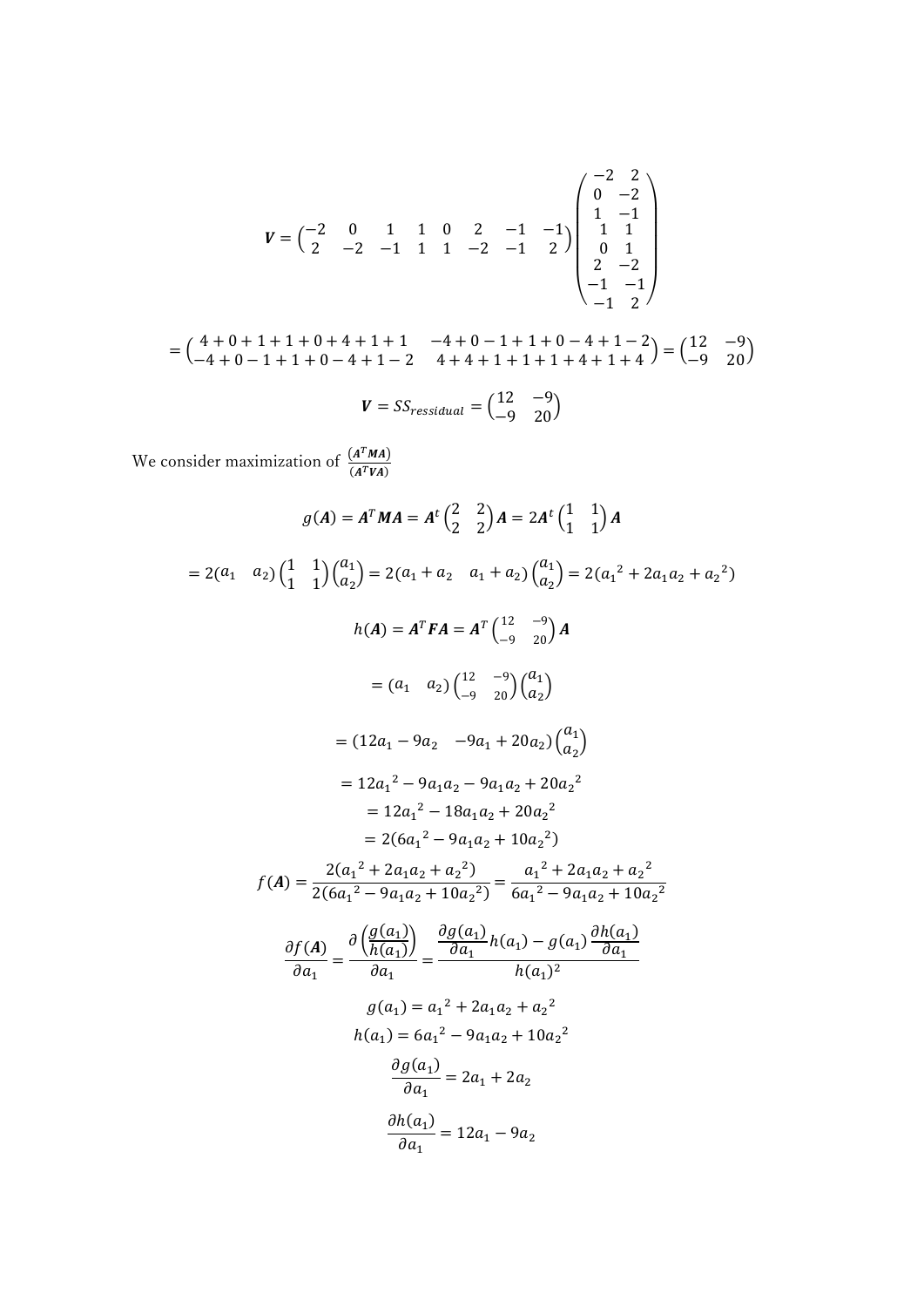$$
\frac{\partial f(A)}{\partial a_1} = \frac{(2a_1 + 2a_2)(6a_1^2 - 9a_1a_2 + 10a_2^2) - (a_1^2 + 2a_1a_2 + a_2^2)(12a_1 - 9a_2)}{(6a_1^2 - 9a_1a_2 + 10a_2^2)^2}
$$
\n
$$
= \frac{(12a_1^3 - 18a_1^2a_2 + 20a_1a_2^2 + 12a_1^2a_2 - 18a_1a_2^2 + 20a_2^3) - (12a_1^3 + 24a_1^2a_2 + 12a_1a_2^2 - 9a_1^2a - 18a_1a_2^2 - 9a_2^3)}{(6a_1^2 - 9a_1a_2 + 10a_2^2)^2}
$$
\n
$$
= \frac{(12a_1^3 - 6a_1^2a_2 + 2a_1a_2^2 + 20a_2^3) - (12a_1^3 + 15a_1^2a_2 - 6a_1a_2^2 - 9a_2^3)}{(6a_1^2 - 9a_1a_2 + 10a_2^2)^2}
$$
\n
$$
= \frac{-21a_1^2a_2 + 8a_1a_2^2 + 29a_2^3}{(6a_1^2 - 9a_1a_2 + 10a_2^2)^2}
$$
\n
$$
\frac{\partial}{\partial a_2} f(A) = \frac{\partial}{\partial a_1} \frac{(g(a_2)}{a_1})}{\partial a_1} = \frac{\partial g(a_2)}{\partial a_2} h(a_2) - g(a_2) \frac{\partial h(a_2)}{\partial a_2}
$$
\n
$$
\frac{\partial g(a_2)}{\partial a_2} = 2a_1 + 2a_2
$$
\n
$$
\frac{\partial f(A)}{\partial a_2} = \frac{(2a_1 + 2a_2)(6a_1^2 - 9a_1a_2 + 10a_2^2) - (a_1^2 + 2a_1a_2 + a_2^2)(-9a_1 + 20a_2)}{(6a_1^2 - 9a_1a_2 + 10a_2^2)^2}
$$
\n
$$
= \frac{(12a_1^3 - 18a
$$

$$
=\frac{(12a_1{}^3-6a_1{}^2a_2+2a_1a_2{}^2+20a_2{}^3)-(-9a_1{}^3+2a_1{}^2a_2+31a_1a_2{}^2+20a_2{}^2)}{(6a_1{}^2-9a_1a_2+10a_2{}^2)^2}
$$

$$
=\frac{21a_1{}^3-8a_1{}^2a_2-29a_1a_2{}^2}{(6a_1{}^2-9a_1a_2+10a_2{}^2)^2}
$$

Condition of extreme value

$$
\frac{\partial f(A)}{\partial a_1} = \frac{\partial f(A)}{\partial a_2} = 0
$$
  
(6a<sub>1</sub><sup>2</sup> - 9a<sub>1</sub>a<sub>2</sub> + 10a<sub>2</sub><sup>2</sup>)<sup>2</sup> > 0

We solve following simultaneous equation

$$
-21a12a2 + 8a1a22 + 29a23 = 0
$$
  

$$
21a13 - 8a12a2 - 29a1a22 = 0
$$
  

$$
a1 \neq 0
$$

Divide both sides by  $a_1^3$ 

$$
21 - 8\frac{a_2}{a_1} - 29\left(\frac{a_2}{a_1}\right)^2 = 0
$$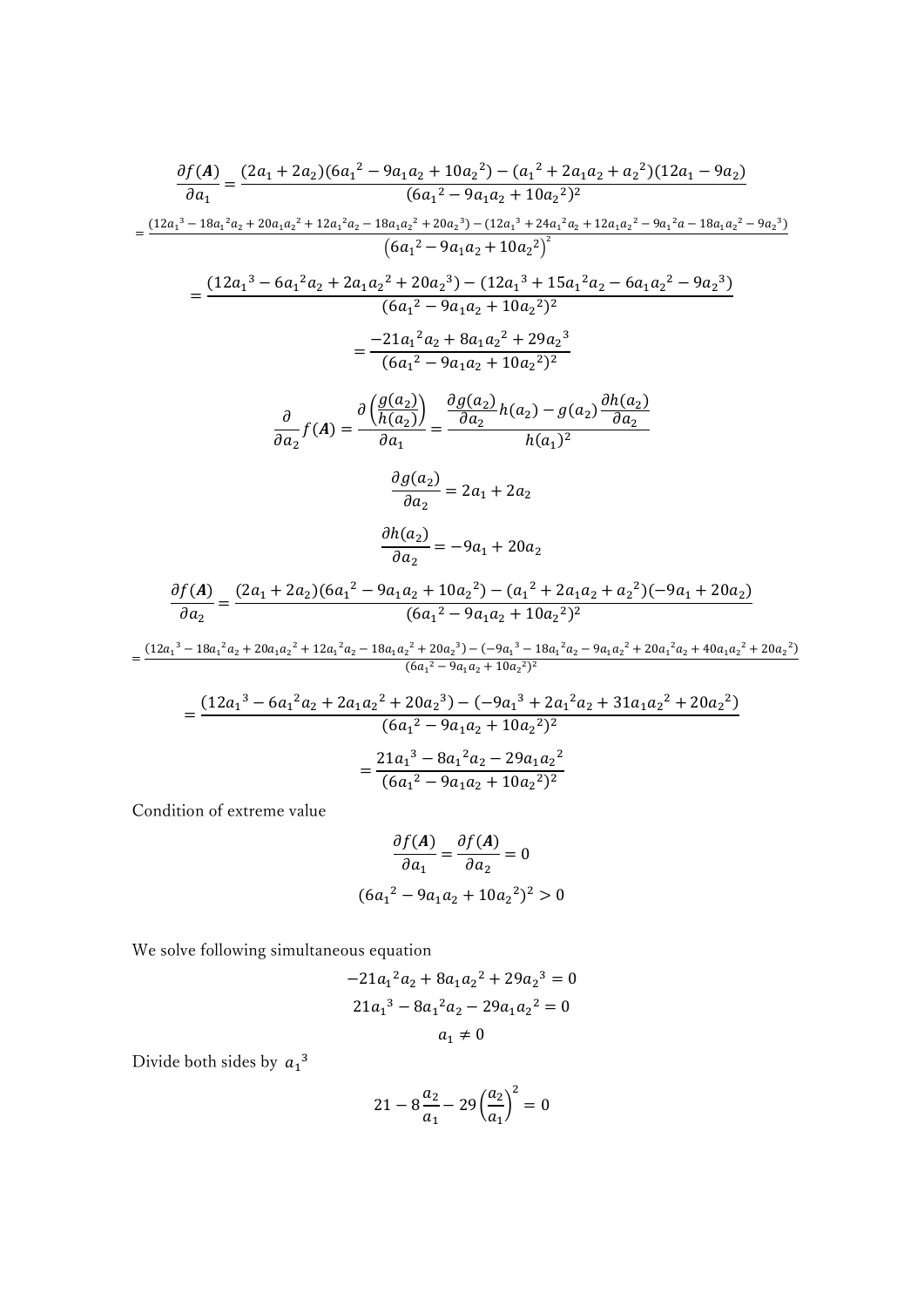$$
\frac{a_2}{a_1} = t
$$
  
\n
$$
-21t + 8t^2 + 29t^3 = 0
$$
  
\n
$$
21 - 8t - 29t^2 = 0
$$
  
\n
$$
29t^2 + 8t - 21 = 0
$$
  
\n
$$
(29t - 21)(t + 1) = 0
$$
  
\n
$$
t = \frac{21}{29}, \qquad t = -1
$$
  
\nFrom  $t = \frac{21}{29}, a_1 = 29, a_2 = 21$   
\nFrom  $t = -1, a_1 = 1, a_2 = -1$ 

 $f(A) = \frac{a_1^2 + 2a_1a_2 + a_2^2}{6a_1^2 + 2a_2a_3 + a_3^2}$  $6a_1^2 - 9a_1a_2 + 10a_2^2$  $f(t) = \frac{1 + 2t + t^2}{(t - 2t + 12t + 1)}$  $\frac{1}{6-9t+10t^2}$  = 1  $\frac{1}{t^2} + 2\frac{1}{t} + 1$  $6\frac{1}{12}$  $\frac{1}{t^2} - 9\frac{1}{t} + 10$ t  $-\infty$  -1  $\frac{21}{20}$  $\frac{21}{29}$  −∞  $\partial V$  $\partial t$  − 0 + 0 − *V* 0.1 0 0.6289 0.1

Conclusively, following  $A$  gives maximum value of  $f(A)$ .

$$
f(A) = \frac{a_1^2 + 2a_1a_2 + a_2^2}{6a_1^2 - 9a_1a_2 + 10a_2^2}
$$

$$
A = \begin{pmatrix} a_1 \\ a_2 \end{pmatrix} = \begin{pmatrix} 29 \\ 21 \end{pmatrix}
$$

A is the normal vector of the reference hyperplane. When we sellect parallel hyperplane to the reference hyperplane which includes midpoint of center of subpopulation 1 and subpopulation 2.

DS *threshold* = 
$$
\binom{29}{21}^T \frac{1}{2} \left( \binom{7}{6} + \binom{5}{4} \right) = (29 \ 21) \binom{6}{5} = 29 \times 6 + 21 \times 5 = 289
$$

#### VI-1-3-4. Linear algebraic procedure.

Method of Lagrange multipliers is a method to find extreme value and condition of extreme value in constrained conditions. The method is often used in maximization or minimization of function. Principle of the method is osculation two hyper-solid locus. This means osculation of two curved surface or curved surface with flat surface. In any case, two surfaces share a tangent flat and normal line. One locus is the function to maximize or minimize and the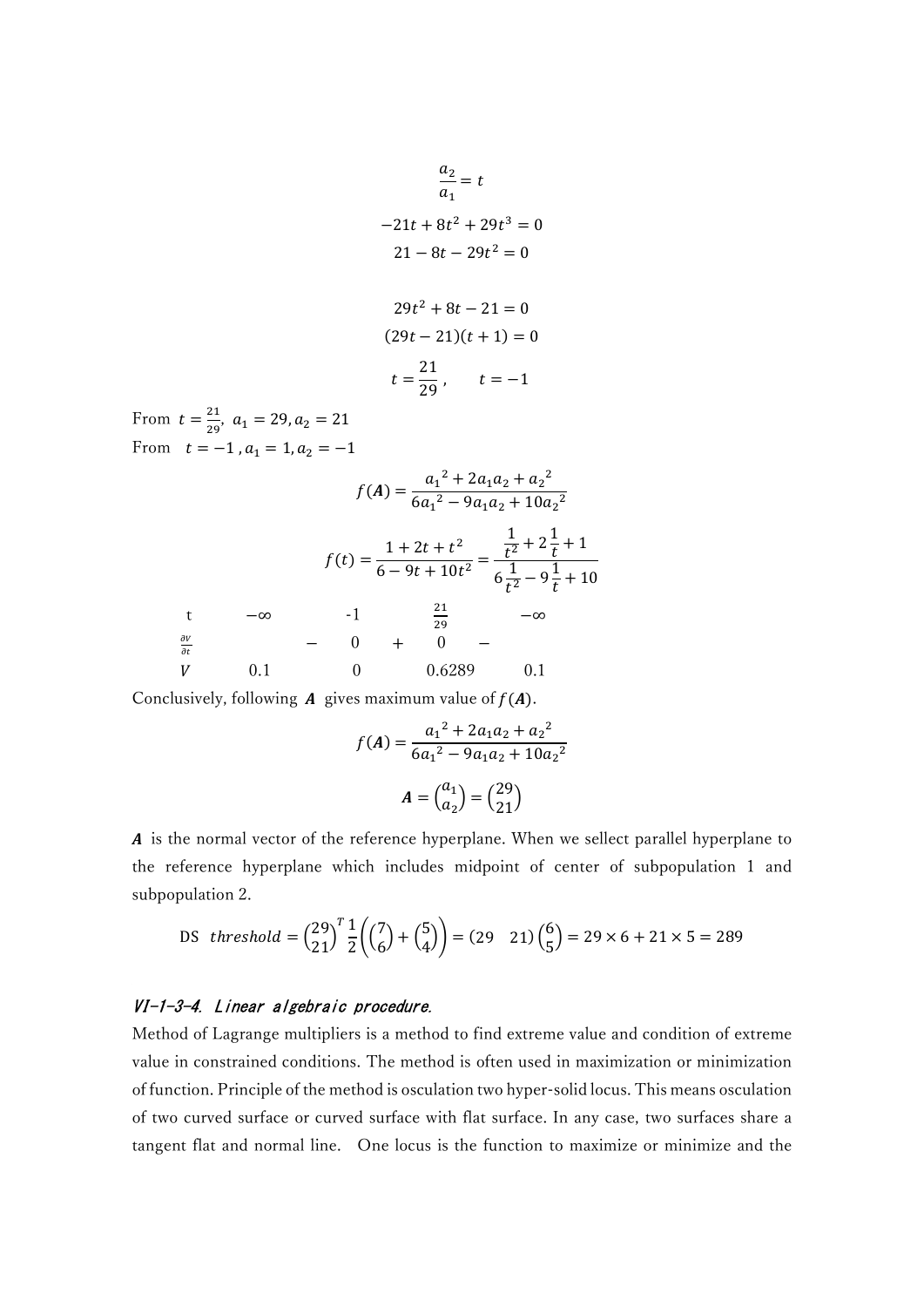other locus is constrained condition. The locus of constrained condition is fixed, and we expand the function to maximize or maximize. When two locues contact each other at first in the process of the expansion, the value of the function to minimize is minimum value when the center of the target function exists in the area of locus of function of constrained condition. the target function reaches maximum value a t the last point of contact of two locus (See V-2-6. Maximum and minimum, Method of Lagrange multipliers.).

Linear algebraic procedure in this paragraph uses similar approach, though the locus of target function is not expanded but rotated in same size. Constrained condition is hyperplane, but not fixed. It moves in a restriction.



Fig.69 Rotation of ellipse and its projection to a vector

Figure 69 illustrates relation between the gradient of ellipse and the length of the mapping on the vector across the origin of the coordinate. It is obvious that the length of the projection is shortest when the vector of minimum radius is parallel to the vector for mapping. When there are two subpopulations, the vector for mapping is on the line connected center of two subpopulations. The ratio of length of mapped shadow and the distance of center of two subpopulation is minimum when the ellipse is rotated to fit the vector of minimum radius to the vector connecting center of two subpopulations.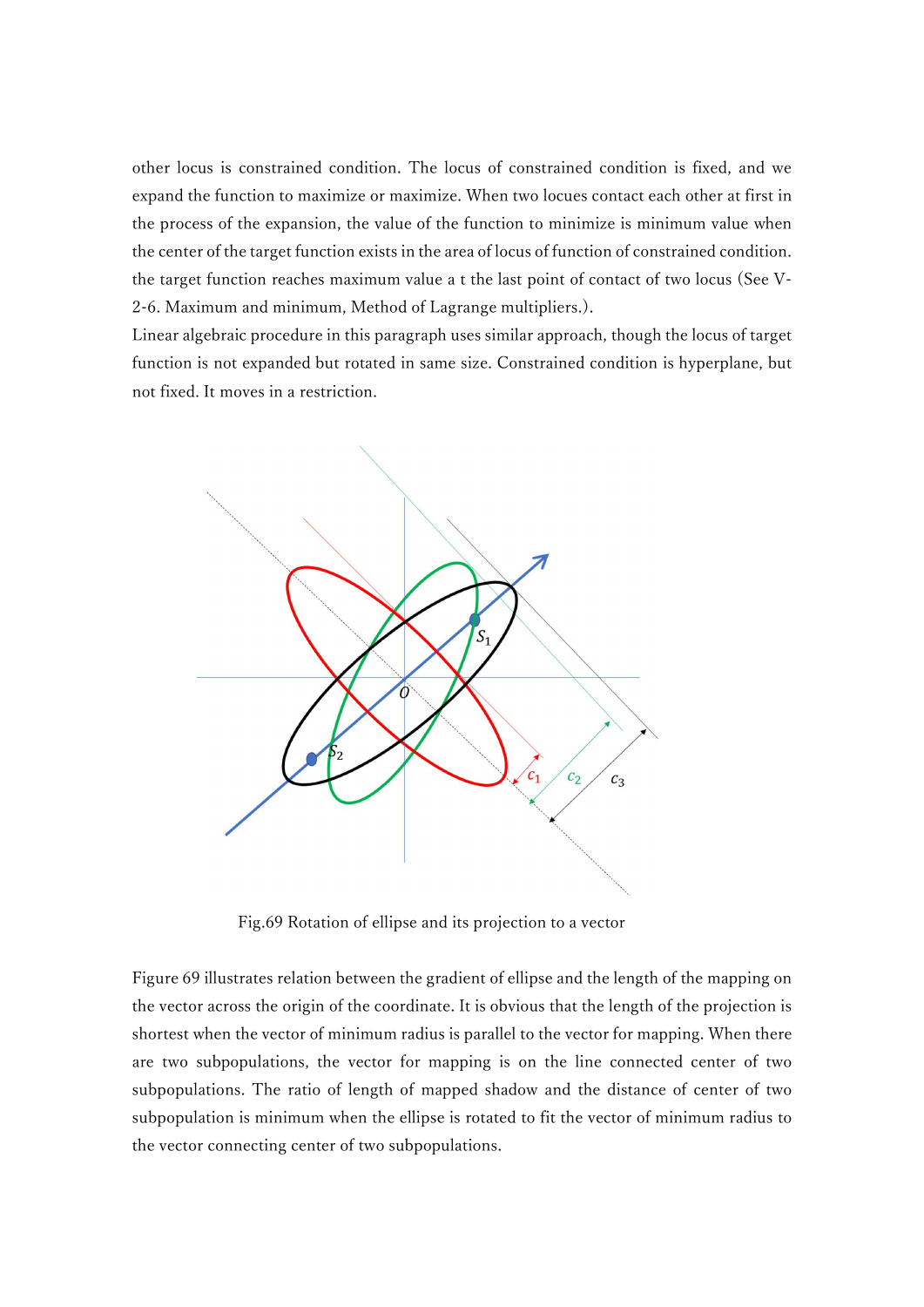Here, we remember Cauchy-Schwarz inequation explained in V-2-6-2.

$$
(a^t a)(b^t b) \ge (a^t b)^2
$$

We modified this basic inequation as follow.

$$
a = B^{\frac{1}{2}}\alpha
$$
  
\n
$$
b = B^{-\frac{1}{2}}\beta
$$
  
\n
$$
(B \text{ is symmetric})
$$
  
\n
$$
\left( \left( B^{\frac{1}{2}}\alpha \right)^{T} \left( B^{\frac{1}{2}}\alpha \right) \right) \left( \left( B^{-\frac{1}{2}}\beta \right)^{T} \left( B^{-\frac{1}{2}}\beta \right) \right) \ge \left( \left( B^{\frac{1}{2}}\alpha \right)^{T} \left( B^{-\frac{1}{2}}\beta \right) \right)^{2}
$$
  
\n
$$
\left( \alpha^{t} B^{\frac{1}{2}} B^{\frac{1}{2}}\alpha \right) \left( \beta^{t} B^{-\frac{1}{2}} B^{-\frac{1}{2}}\beta \right) \ge \left( \alpha^{t} B^{\frac{1}{2}} B^{-\frac{1}{2}}\beta \right)^{2}
$$
  
\n
$$
\left( \alpha^{T} B^{\frac{1}{2}}B^{\frac{1}{2}}\alpha \right) \left( \beta^{T} B^{-\frac{1}{2}}B^{-\frac{1}{2}}\beta \right) \ge \left( \alpha^{T} B^{\frac{1}{2}}B^{-\frac{1}{2}}\beta \right)^{2}
$$
  
\n
$$
(\alpha^{T} B\alpha)(\alpha^{T} B^{-1}\alpha) \ge (\alpha^{T} \beta)^{2}
$$

Condition of equality

$$
a=cb
$$

This means that  $(\alpha^T B \alpha)(\alpha^T B^{-1} \alpha)$  is minimum value  $(\alpha^T \beta)^2$ , when the vector  $\alpha$  and  $\beta$ exist on same direction including inverse direction.

We modify the inequation furthermore.

$$
B^{\frac{1}{2}}\alpha = cB^{-\frac{1}{2}}\beta
$$

$$
\alpha = cB^{-1}\beta
$$

We divide both side by  $(\boldsymbol{\alpha}^T \boldsymbol{B} \boldsymbol{\alpha})$ 

$$
\frac{(\alpha^T \beta)^2}{\alpha^T B \alpha} \leq \alpha^T B^{-1} \alpha
$$
  

$$
(\because \alpha^T B \alpha > 0)
$$
  

$$
\frac{\alpha^T B \alpha}{(\alpha^T \beta)^2} \geq \alpha^T B^{-1} \alpha
$$
  

$$
\left(\because \frac{(\alpha^T B \alpha)}{(\alpha^T \beta)^2} > 0, \alpha^T B^{-1} \alpha > 0, \alpha^T B^{-1} \alpha \right)
$$
  

$$
\frac{(\alpha^T B \alpha)}{(\alpha^T \beta)(\alpha^T \beta)} \geq \alpha^T B^{-1} \alpha
$$
  

$$
\frac{(\alpha^T B \alpha)}{\alpha^T \beta \beta^T \alpha} \geq \alpha^T B^{-1} \alpha
$$
  

$$
(\because \alpha^T \beta = \beta^T \alpha)
$$

Denoting,  $\alpha = A$ ,  $\beta = g$ ,  $B = U$ 

 $\boldsymbol{A}$  is normal vector of reference hyperplane.  $\boldsymbol{g}$  is vector connecting centers of two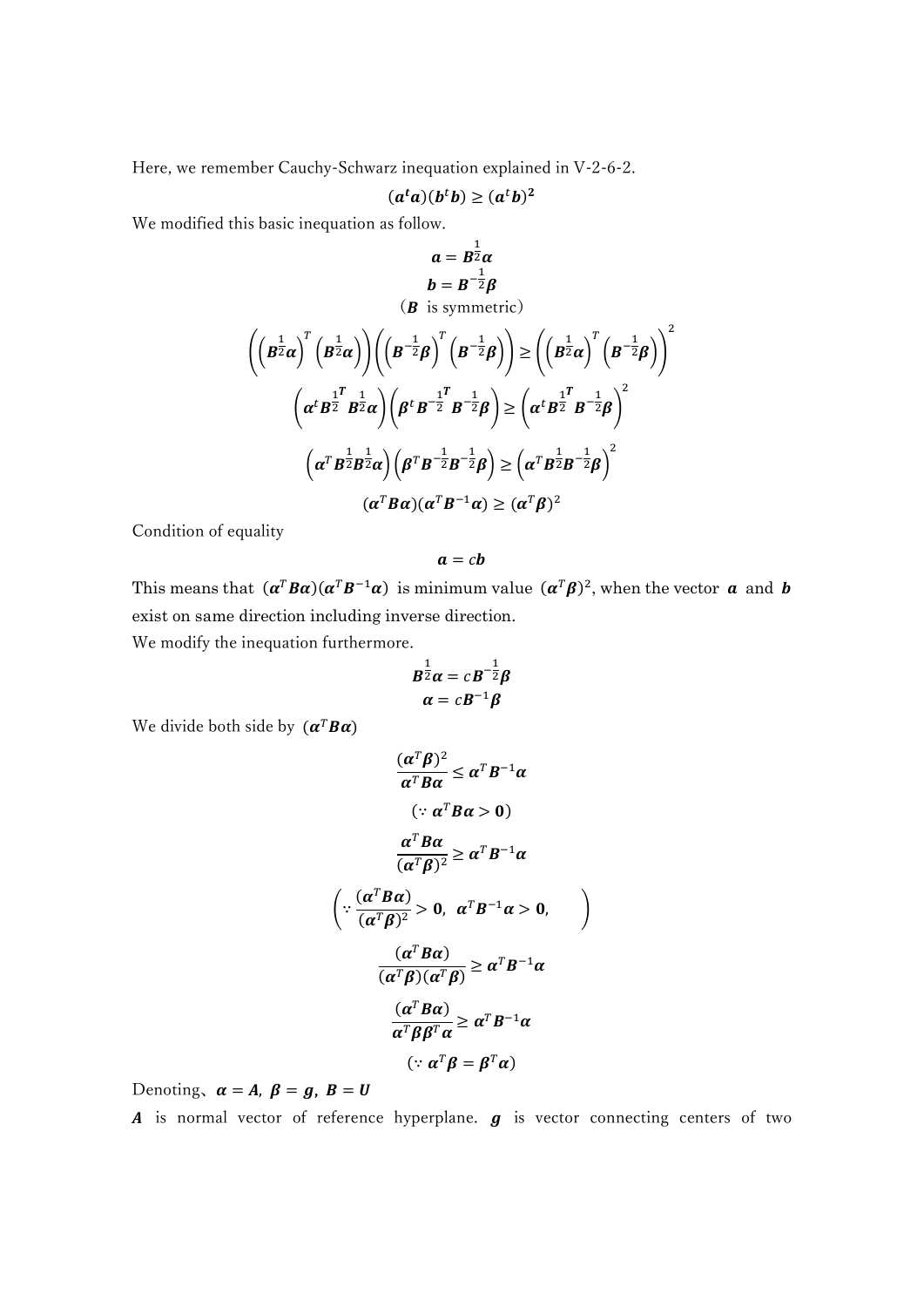subpopulation.  $\mathbf{B}_2^{\frac{1}{2}}$  is symmetric matrix for rotation of the reference hyper vector.

$$
\frac{A^T U A}{A^T g g^T A} \ge A^T U^{-1} A
$$

Condition of equality is obvious, because  $A^T g$  and  $g^T A$  are both inner product of vectors A and  $g$ , the inner product is maximum when the vectors are on same direction. We do not need to perform following calculation.

$$
\alpha = cB^{-1}\beta
$$

$$
A = cU^{-1}g
$$

$$
UA = cg
$$

Conclusion

 $h(A) = \frac{A^T U A}{A^T \cos T}$  $A^{T}U^{-1}A$  reaches its minimum value  $A^{T}U^{-1}A$  when  $A = cU^{-1}g$ .

In other words, when vector  $\boldsymbol{U} \boldsymbol{A}$  is parallel to vector  $\boldsymbol{g}$ ,  $h(\boldsymbol{A})$  is minimum.

For application this to discrimination analysis, we need to allocate actual data to  $q$  and  $U$ We can use unit vector on the right line between centers of two subpopulation in the case there are only two subpopulations. For  $U$ , one possible idea is to use V as  $U$ , because we want to minimize the ratio of variance of residuals to variance among average of subpopulations.

$$
V = \sum_{k=1}^{m} \sum_{i=1}^{n_k} (x_{ki} - \overline{x_k})(x_{ki} - \overline{x_k})^T
$$

However, in this case, we do not need to calculate deviation of each data from center of subpopulation because there only two factor composing total variances. One is differences among subpopulation. The other is residual.

$$
SS_{total} = SS_{residual} + SS_{subpopulation}
$$

When we divide both side by  $SS_{subpopulation}$ 

$$
\frac{SS_{total}}{SS_{subpopulation}} = \frac{SS_{residual}}{SS_{subpopulation}} + 1
$$

From this we can understand that when  $\frac{SS_{total}}{SS_{subpopulation}}$  is minimum,  $\frac{SS_{residual}}{SS_{subpopulation}}$  is minimum.

This means that we can use total variance and covariance matrix instead of  $V=SS_{residual}$ . This is the explanation of liner discrimination analysis by rotation of hyper ellipse.

#### Exercise

We implement discriminant analysis of example dataset in previous paragraph.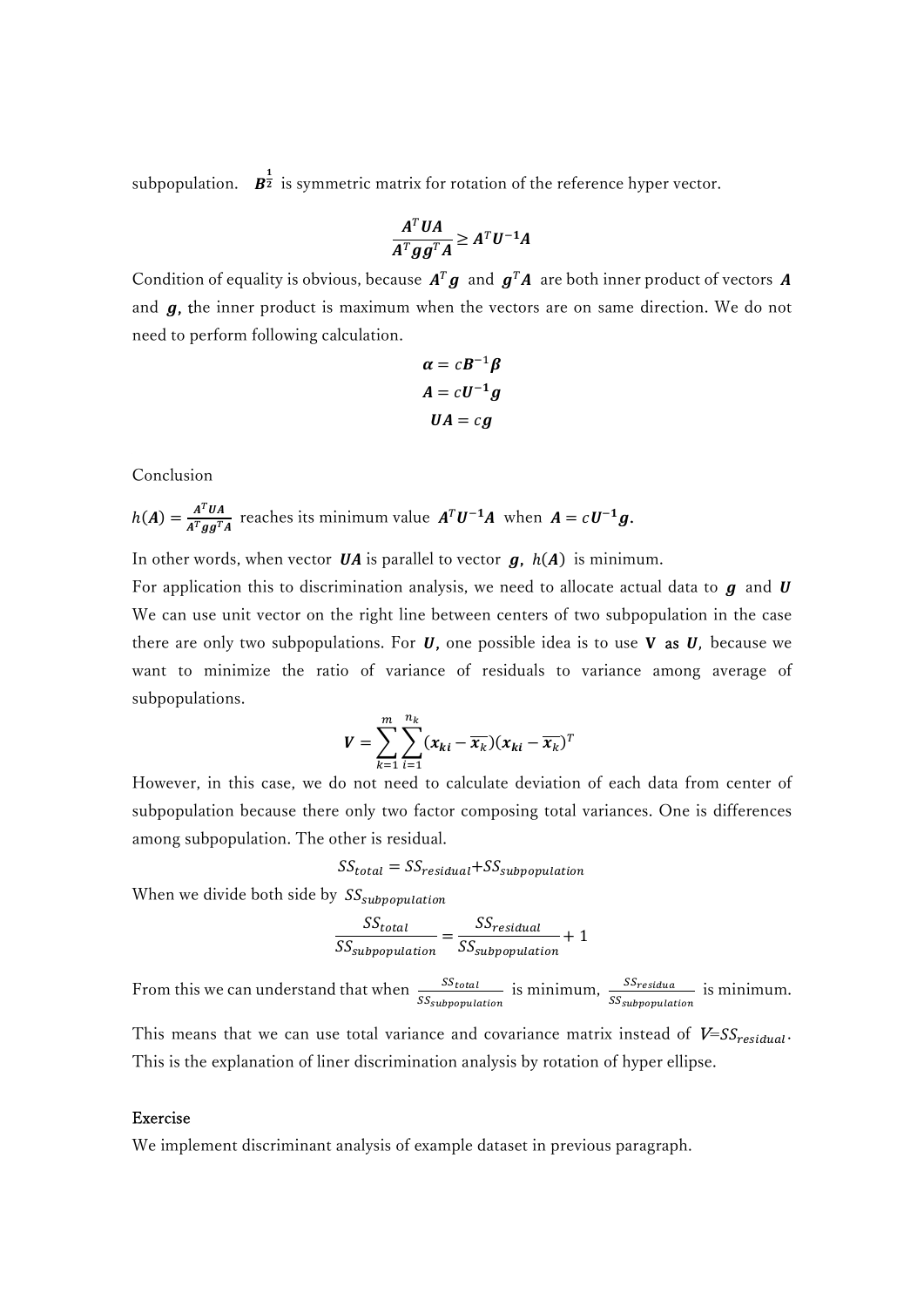Dataset

|                         |   | data  |                |
|-------------------------|---|-------|----------------|
| subpopulation sample No |   | $d_1$ | $d_2$          |
| 1                       | 1 | 5     | 8              |
| 1                       | 2 | 7     | 4              |
| 1                       | 3 | 8     | 5              |
| 1                       | 4 | 8     | 7              |
| $\overline{2}$          | 1 | 5     | 5              |
| $\overline{2}$          | 2 | 7     | $\overline{2}$ |
| $\overline{c}$          | 3 | 4     | 3              |
| $\overline{2}$          | 4 | 4     | 6              |

Total average

$$
\overline{d_1} = \frac{5 + 7 + 8 + 8 + 5 + 7 + 4 + 4}{8} = \frac{48}{8} = 6
$$
  

$$
\overline{d_2} = \frac{8 + 4 + 5 + 7 + 5 + 2 + 3 + 6}{8} = \frac{40}{8} = 5
$$
  

$$
\overline{d} = \left(\frac{6}{5}\right)
$$
  

$$
\overline{d_{11}} = \frac{5 + 7 + 8 + 8}{4} = \frac{28}{4} = 7
$$
  

$$
\overline{d_{12}} = \frac{5 + 7 + 4 + 4}{4} = \frac{20}{4} = 5
$$
  

$$
\overline{d_{21}} = \frac{8 + 4 + 5 + 7}{4} = \frac{24}{4} = 6
$$
  

$$
\overline{d_{22}} = \frac{5 + 2 + 3 + 6}{4} = \frac{16}{4} = 4
$$
  

$$
\overline{d_1} = \left(\frac{7}{5}\right)
$$
  

$$
\overline{d_2} = \left(\frac{6}{4}\right)
$$

Vector connecting centers of subpopulations.

$$
g = c(\overline{d_1} - \overline{d_2}) = c\begin{pmatrix}1\\1\end{pmatrix}
$$

We calculate deviation from total average.

$$
\boldsymbol{x}_{11} = \begin{pmatrix} 5 \\ 8 \end{pmatrix} - \begin{pmatrix} 6 \\ 5 \end{pmatrix} = \begin{pmatrix} -1 \\ 3 \end{pmatrix}, \boldsymbol{x}_{12} = \begin{pmatrix} 7 \\ 4 \end{pmatrix} - \begin{pmatrix} 6 \\ 5 \end{pmatrix} = \begin{pmatrix} 1 \\ -1 \end{pmatrix}, \boldsymbol{x}_{13} = \begin{pmatrix} 8 \\ 5 \end{pmatrix} - \begin{pmatrix} 6 \\ 5 \end{pmatrix} = \begin{pmatrix} 2 \\ 0 \end{pmatrix}, \boldsymbol{m}_{14} = \begin{pmatrix} 8 \\ 7 \end{pmatrix} - \begin{pmatrix} 6 \\ 5 \end{pmatrix} = \begin{pmatrix} 2 \\ 2 \end{pmatrix}
$$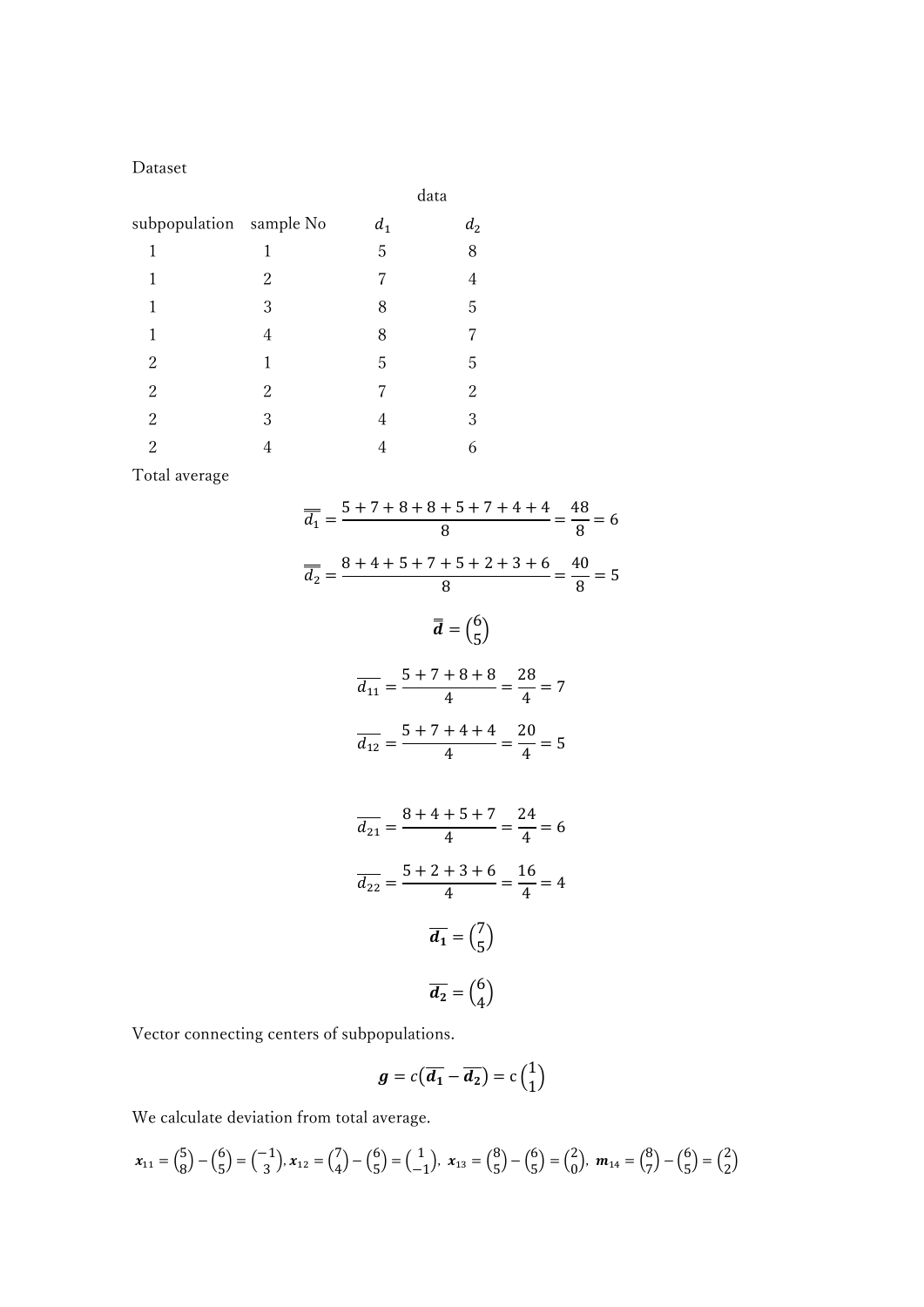$$
x_{21} = \binom{5}{5} - \binom{6}{5} = \binom{-1}{0}, x_{22} = \binom{7}{2} - \binom{6}{5} = \binom{1}{-3}, x_{23} = \binom{4}{3} - \binom{6}{5} = \binom{-2}{-2}, m_{24} = \binom{4}{6} - \binom{6}{5} = \binom{-2}{1}
$$
\n
$$
u^T = \binom{-1}{3} - \binom{1}{1} - \binom{2}{2} - \binom{3}{1} - \binom{4}{2} - \binom{5}{3} = \binom{-2}{1} - \binom{6}{5} = \binom{-2}{1} - \binom{6}{5} = \binom{-2}{-1} - \binom{7}{5} = \binom{-1}{-1} - \binom{8}{5} - \binom{-1}{-1} - \binom{9}{5} = \binom{-1}{-1} - \binom{9}{5} - \binom{-1}{-1} - \binom{1}{-1} - \binom{1}{-1} - \binom{1}{-1} - \binom{1}{-1} - \binom{1}{-1} - \binom{1}{-1} - \binom{1}{-1} - \binom{1}{-1} - \binom{1}{-1} - \binom{1}{-1} - \binom{1}{-1} - \binom{1}{-1} - \binom{1}{-1} - \binom{1}{-1} - \binom{1}{-1} - \binom{1}{-1} - \binom{1}{-1} - \binom{1}{-1} - \binom{1}{-1} - \binom{1}{-1} - \binom{1}{-1} - \binom{1}{-1} - \binom{1}{-1} - \binom{1}{-1} - \binom{1}{-1} - \binom{1}{-1} - \binom{1}{-1} - \binom{1}{-1} - \binom{1}{-1} - \binom{1}{-1} - \binom{1}{-1} - \binom{1}{-1} - \binom{1}{-1} - \binom{1}{-1} - \binom{1}{-1} - \binom{1}{-1} - \binom{1}{-1} - \binom{1}{-1} - \binom{1}{-1} - \binom{1}{-1} - \binom{1}{-1} - \binom{1}{-1} - \binom{1}{-1} - \binom{1}{-1} -
$$

This is conclusion. We confirmed that we can obtain same result by operation by ANOVA and linear algebraic procedure. Advantage of linear algebraic procedure is simplicity of operation process. We do not need separation of variances and differential. One of the weakness of the linear algebraic procedure is difficulty of understanding of theoretical explanation particularly for readers who are unfamiliar with linear algebra. However, the theory itself is rather simple and not difficult. The author recommends reading of V-2-6. Maximum and minimum, Method of Lagrange multipliers for getting background knowledge. Theoretical weakness of linear algebraic procedure is selection of  $g$ . In the case when there are only two subpopulations vector  $g$  is on the straight line connecting two centers. This is because, the distance on the line is expressed the difference between the two populations. When there are more than three subpopulations, we should consider how to draw the line, On of the method is to draw the multiple regression line among center of subpopulation. However, in the case when number of variables are more than number of subpopulation, we cannot estimate the multiple regression line. In the first place, the author does not know there exist such case in reality. When there exist many variables, the relation between variables are complex and we should not select linear discrimination analysis for prediction of subpopulation. There are many other methods to categorize data such as principle component analysis (PCA), factor analysis (FA), multidimensional scaling method (MDS)、 cluster analysis and so on. The merit of liner discriminant analysis is flexibility of threshold. We can put our policy and philosophy in the selection of threshold, because discriminant score is simple length from reference hyperplane.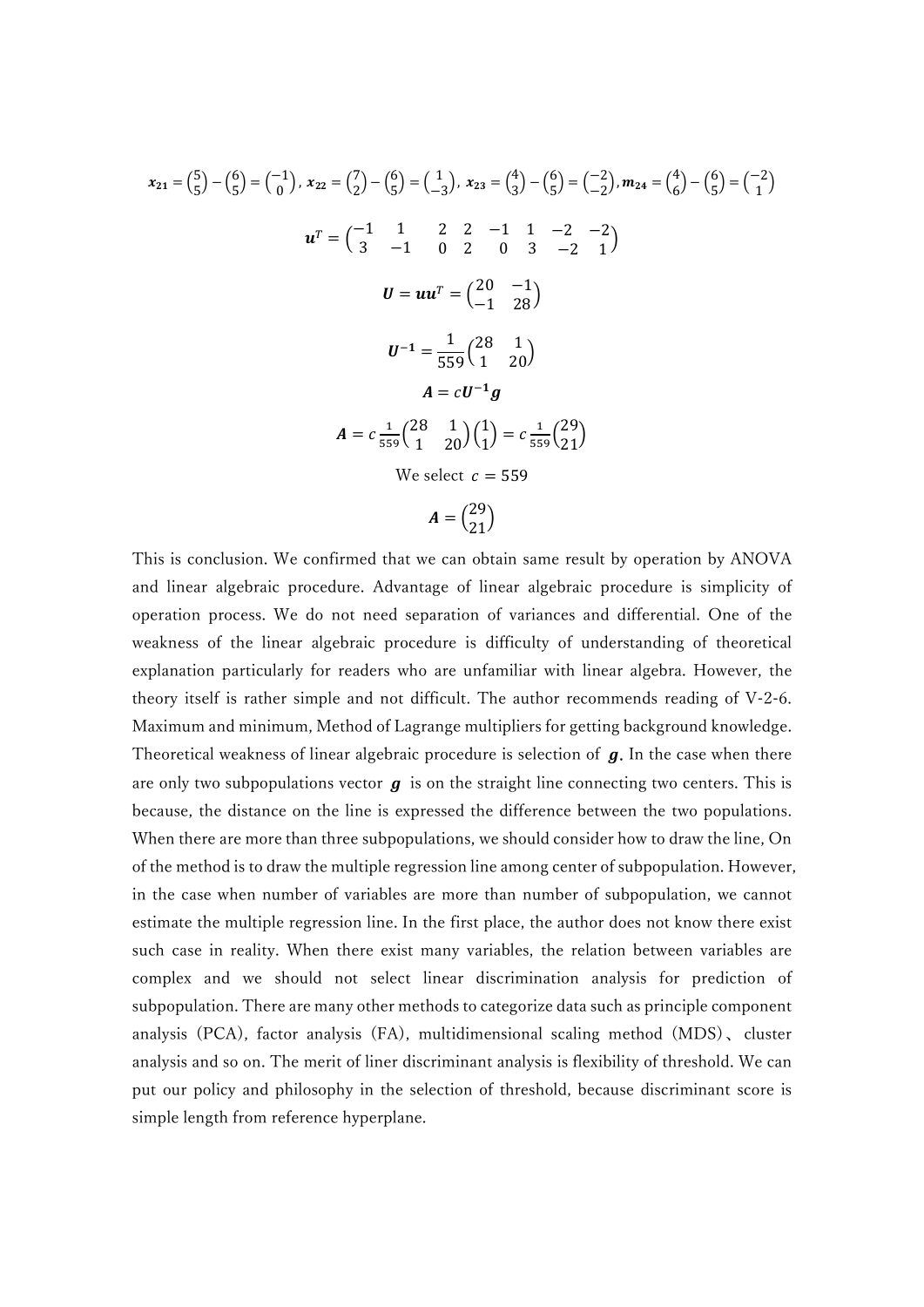## VI-1-3-5. Threshold of discrimination score

We can understand how to get optimal gradient of hyperplane. As an example, the author draws a line of threshold to include the point of total mean in Figure 70, this is because the author has no information of distribution of each subpopulation. The author hypothesizes homoscedasticity between two subpopulations from visual information from the scatter graph of the data. The author has no confidence for his judgement. However, the threshold line of discrimination score Z separate data to correct subpopulation as sown in figure 70. The value of the threshold is obtained by putting center of total distribution  $d_1 = 6, d_2 = 5$ in formula of discrimination score. All the data are completely separated to correct sub population as following figure.



Fig. 70. Separation by threshold line of discrimination score  $Z = 29d_1 + 21d_2 = 279$ Red circle: subpopulation1, blue circle: subpopulation2. Bleu line. Threshold line.

| Data          |          |                |     |                                  |
|---------------|----------|----------------|-----|----------------------------------|
| subpopulation | $d_{1,}$ |                |     | $d_{2}$ , Z $Z$ – threshold(279) |
| 1             | 5        | 8              | 313 | 34                               |
| 1             | 7        | $\overline{4}$ | 287 | 8                                |
| 1             | 8        | 5              | 337 | 58                               |
| 1             | 8        | 7              | 379 | 100                              |
| 2             | 5        | 5              | 250 | $-29$                            |
| 2             | 7        | 2              | 245 | $-34$                            |
| 2             | 4        | 3              | 179 | $-100$                           |
| 2             | 4        | 6              | 242 | -37                              |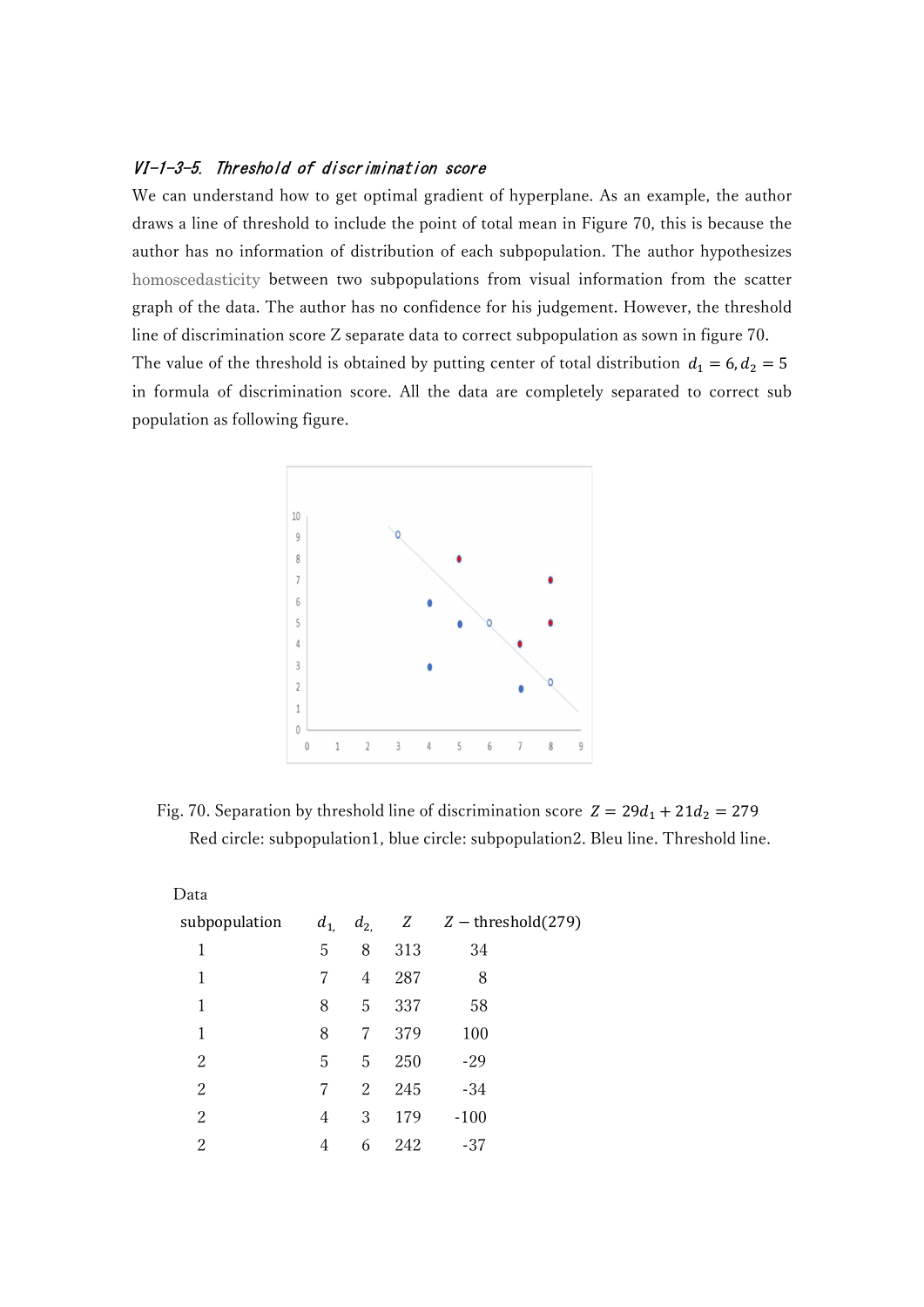### VI-1-3-6. Additional discussion for application of discriminant analysis.

When we hypothesize normal distribution in each subpopulation, we can estimate probability of error by the judgement by normalized distance by standard deviation from the center of subpopulation. In upper case, the threshold exists at same distance from each center of subpopulation. The probability of error is the same in both subpopulations. We need not to make the probability the same. In many cases meaning of error judgement of A for correct B and error judgement of B for correct A is different. As an example, in simple rapid test of disease, the purpose of the test is to find out infected individuals. The seriousness of diagnostic error that judges true infected individual as healthy individual should be strictly avoided. For this, we need to accept error that judges healthy individual as infected individual. In that case, we should set the threshold to minimize the possibility of misjudgement that diagnose infected individual as healthy individuals. We set the threshold line closer to center of subpopulation of healthy individuals as shown in figure 71.





Fig. 71. Configuration of threshold of discrimination score.

We understand that we can implement discriminant analysis without knowledge ANOVA and calculation of differential. This is same as multiple linear regression analysis. In discriminant analysis, we need to optimize number of variables, because we can simplify the operation in case of diagnosis. This is also important in other applications. Too much variables are inefficient and makes confusion. This is also same as multiple linear regression. In the explanation of this text, the author presumes equal variances among subpopulation. This is sometimes unnatural. On the other side, he does not presume equal variances among variables. However, in several case, we need normalization of data by dividing raw data by standard